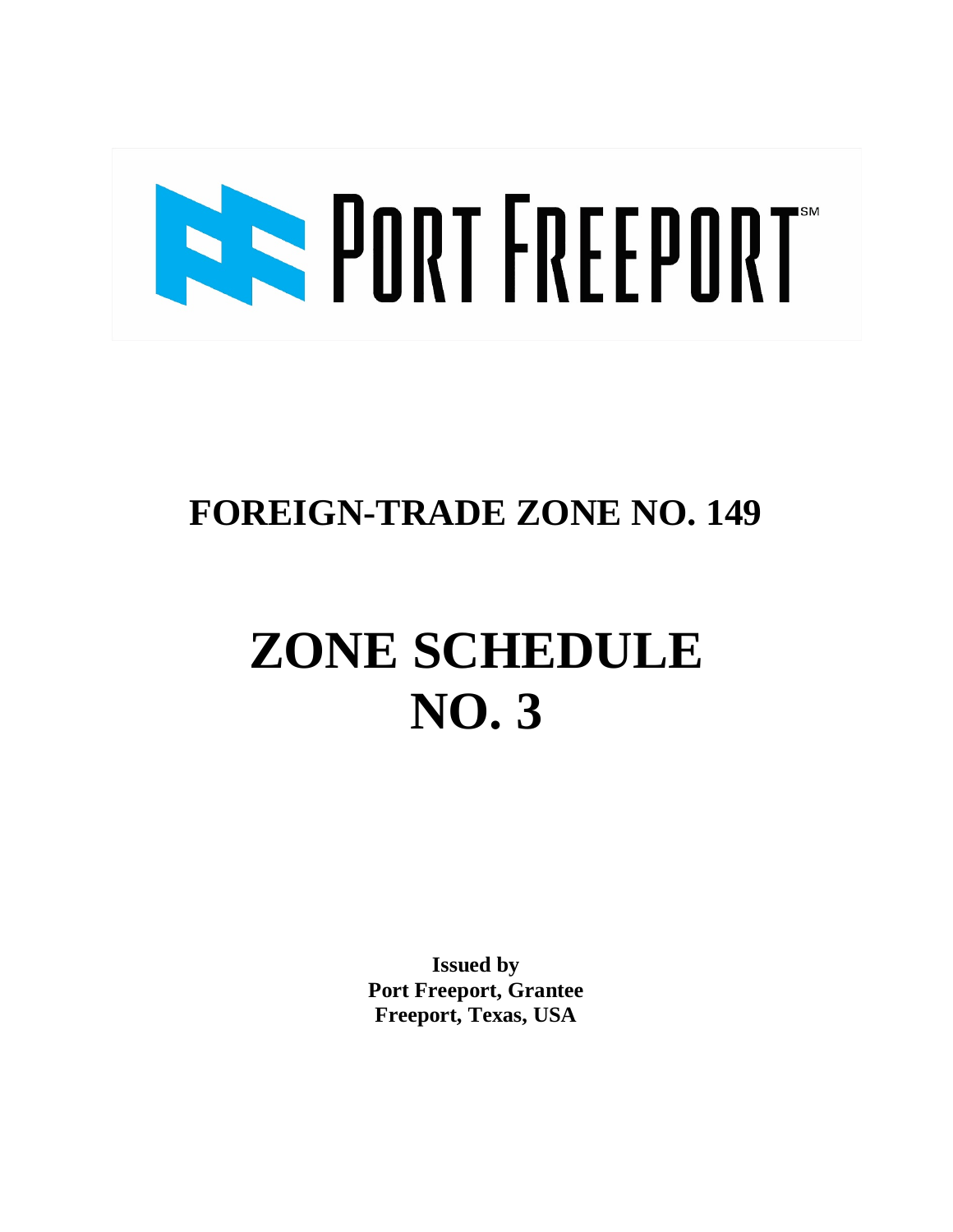First Revised Page No. 1

#### **TITLE PAGE**

#### PORT FREEPORT ZONE SCHEDULE NO. 3

#### (REPLACES ZONE SCHEDULE NO. 2)

#### ZONE POLICY, RULES, REGULATIONS, RATES AND CHARGES

APPLICABLE AT FOREIGN-TRADE ZONE NO. 149

FREEPORT, TEXAS

#### OPERATING UNDER GRANTED AUTHORITY OF THE UNITED STATES FOREIGN-TRADE ZONES BOARD

TO

PORT FREEPORT 1100 CHERRY STREET FREEPORT, TX 77541 (979) 233-2667 www.portfreeport.com

PREPARED BY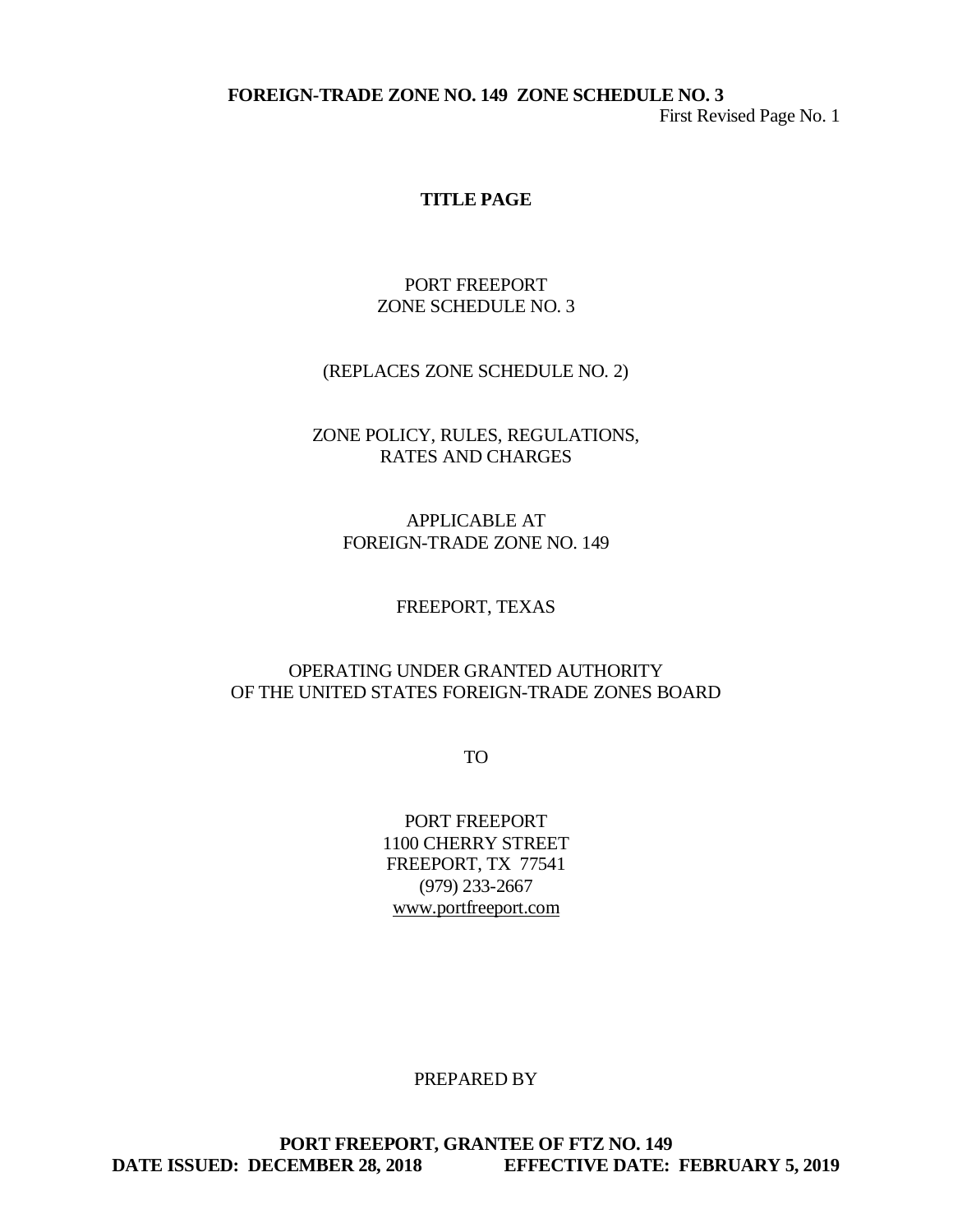First Revised Page No. 2

#### **CHECK SHEET FOR ZONE SCHEDULE CHANGES**

This Schedule is issued in loose-leaf form and all changes will be made by reprinting the entire page or by adding other pages. Revised pages will bear correction numbers at the top of the page. Therefore, upon receipt, the correction number should be checked and if omissions are found, request should be made at once for the missing numbers.

| Correction      |          | Page   Correction   Page |     | Correction | Page V | Correction | Page<br>No. |
|-----------------|----------|--------------------------|-----|------------|--------|------------|-------------|
| No.             | No.      | No.                      | No. | No.        | No.    | No.        |             |
| 1 <sup>st</sup> | $1 - 24$ |                          |     |            |        |            |             |
|                 |          |                          |     |            |        |            |             |
|                 |          |                          |     |            |        |            |             |
|                 |          |                          |     |            |        |            |             |
|                 |          |                          |     |            |        |            |             |

#### **SYMBOLS USED TO INDICATE CHANGE IN ZONE SCHEDULE**

- @ Addition
- $\bigvee$  Reduction
- **The Increase**
- © Change in wording which results in neither increase nor reduction in charges

#### **ABBREVIATIONS**

|             | Dollars (U.S.)                               |
|-------------|----------------------------------------------|
| <b>CBPF</b> | <b>Customs &amp; Border Protection Forms</b> |
| C.F.R.      | Code of Federal Regulations                  |
| FTZ.        | Foreign-Trade Zone                           |
| No.         | Number                                       |
| U.S.        | <b>United States</b>                         |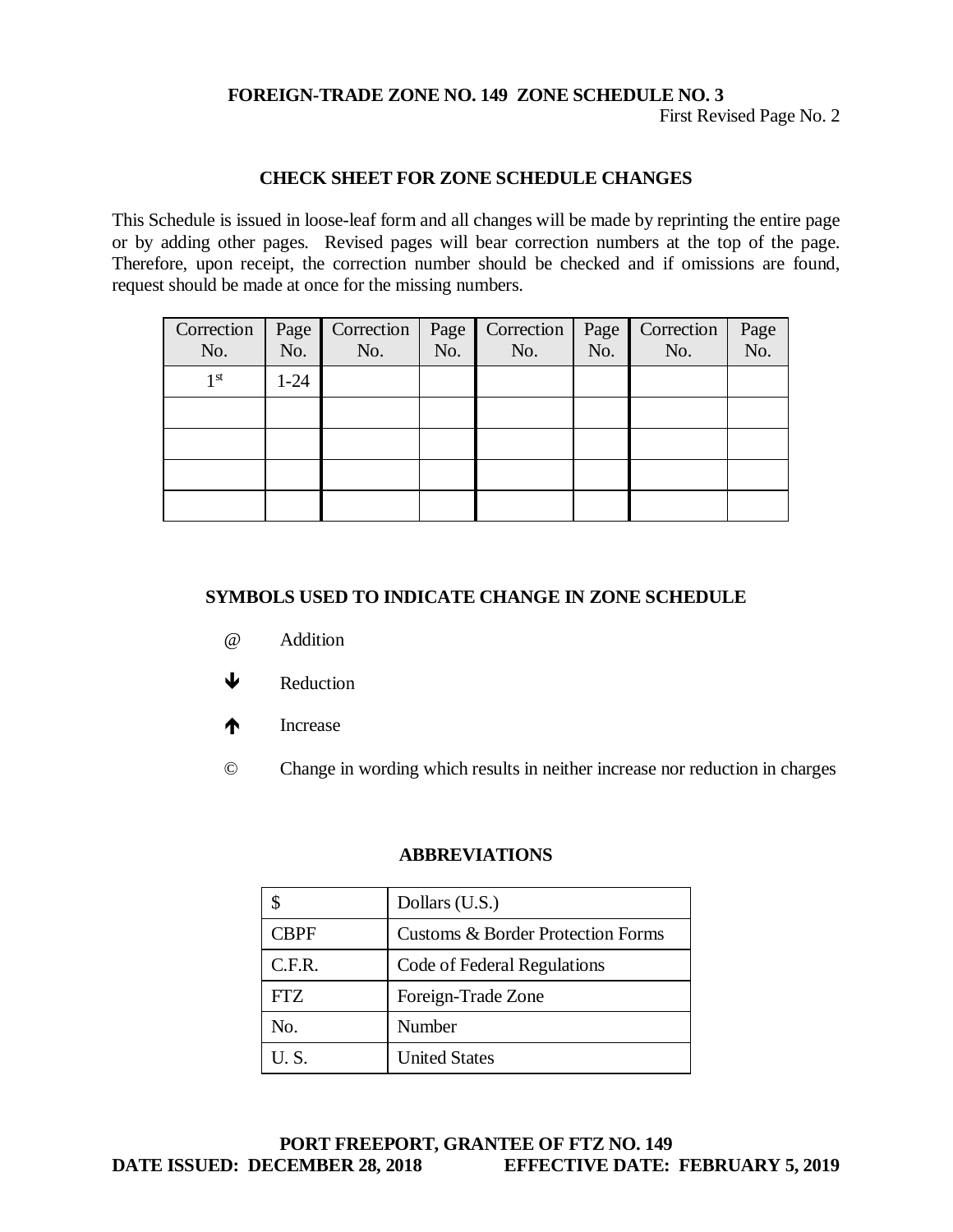First Revised Page No. 3

#### **TABLE OF CONTENTS**

| <b>Title Page</b>                                        | 1              |
|----------------------------------------------------------|----------------|
| <b>Check Sheet for Zone Schedule Changes</b>             |                |
| <b>Symbols Used to Indicate Changes in Zone Schedule</b> |                |
| <b>Abbreviations</b>                                     | $\overline{2}$ |
| <b>Table of Contents</b>                                 | 3              |
| <b>Definitions</b>                                       | 5              |
| <b>Description of Foreign-Trade Zone No. 149</b>         | 11             |
| <b>Zone Policy</b>                                       |                |
| <b>Schedule Authority</b>                                | 12             |
| Zone Operated as a Public Utility                        | 12             |
| <b>Board Regulations</b>                                 | 12             |
| U. S. Customs Regulations                                | 12             |
| Interpretation of Schedule                               | 12             |
| Use of Zone Facilities                                   | 12             |
| <b>Inspection of Zone Area</b>                           | 12             |
| <b>Operations in Zones</b>                               |                |
| Merchandise Permitted in a Zone                          | 13             |
| Disposition of Merchandise in a Zone                     | 13             |
| Manipulation, Production and Exhibition of Merchandise   | 14             |
| Status of Merchandise in a Zone                          | 14             |
| Use of Zone by Carrier                                   | 15             |
| <b>Subsequent Importation of Zone Merchandise</b>        | 15             |
| <b>Public Interest Provision</b>                         | 15             |
| Retail Trade within a Zone                               | 16             |
| Residence within a Zone                                  | 16             |
| <b>Controlled Access to Zones</b>                        | 16             |
| <b>Construction of Buildings and Facilities</b>          | 16             |
| Hours of Business and Service                            | 17             |
| Subject to CBP Supervision                               | 17             |
| <b>General Regulations</b>                               |                |
| <b>Application of Regulations</b>                        | 17             |
| <b>Confidential Relationships</b>                        | 17             |
| <b>Government Agencies</b>                               | 17             |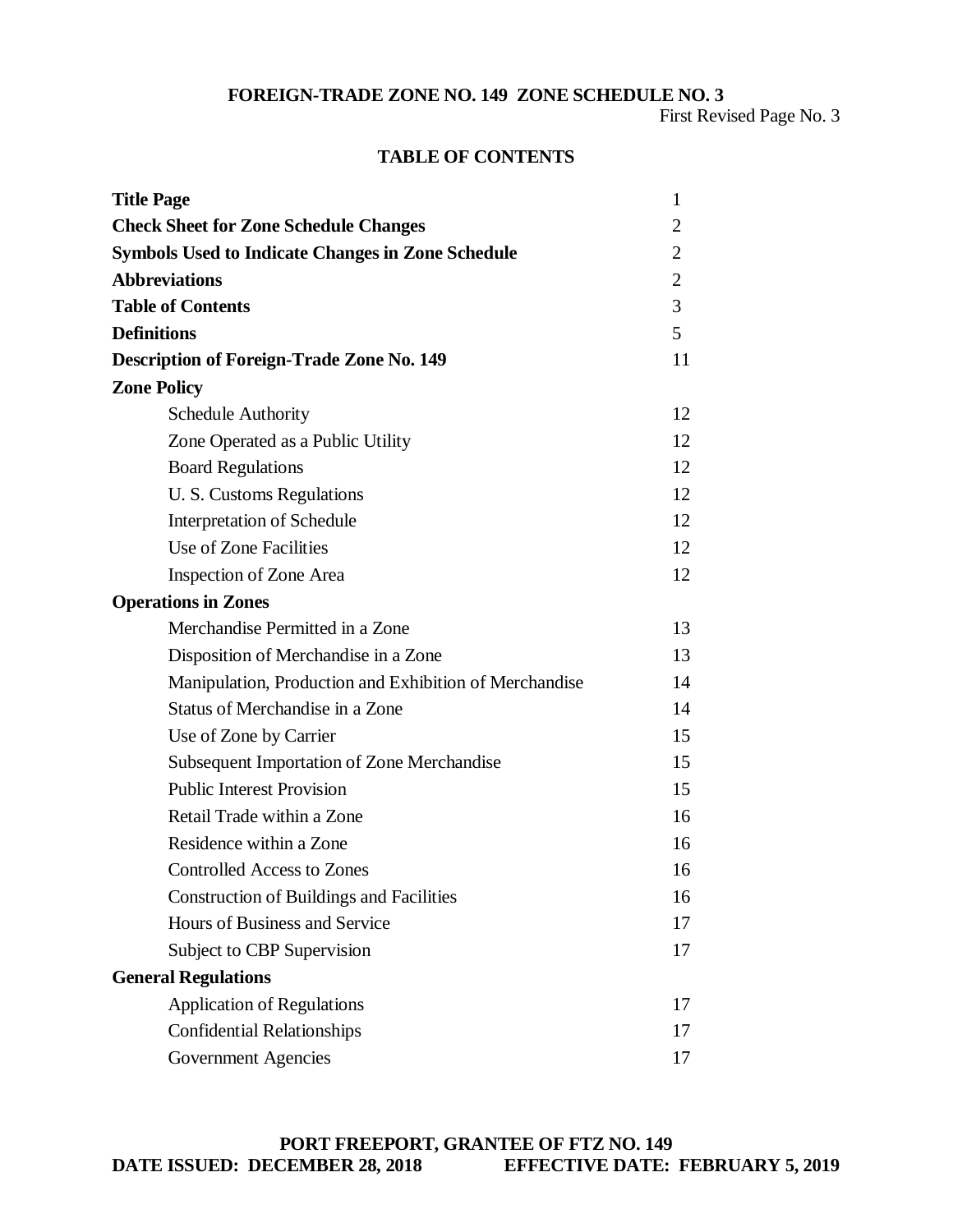First Revised Page No. 4

#### **TABLE OF CONTENTS (Continued)**

| <b>General Regulations (continued)</b>                       |    |
|--------------------------------------------------------------|----|
| <b>Reports to Government Agencies</b>                        | 17 |
| Requests, Applications, and Petitions to Government Agencies | 17 |
| <b>Governmental Licenses</b>                                 | 18 |
| <b>User Agreements</b>                                       | 18 |
| Public Interest, Health and Safety                           | 18 |
| Public Warehouse and Terminal Operations                     | 18 |
| <b>Indemnity Bond</b>                                        | 18 |
| Insurance                                                    | 19 |
| Establishment of Usage Driven, Subzone and Magnet Sites      | 19 |
| <b>Regulations Pertaining to Merchandise</b>                 |    |
| Transportation                                               | 20 |
| <b>Inventory Procedures</b>                                  | 20 |
| Marking                                                      | 20 |
| <b>Prohibited Merchandise</b>                                | 20 |
| Rates and Charges by Port when functioning as FTZ Operator   |    |
| Responsibility for Duty and Taxes                            | 21 |
| <b>Customs Fees</b>                                          | 21 |
| <b>Customs Bond Fee</b>                                      | 21 |
| <b>Temporary Storage Rates</b>                               | 21 |
| <b>User Fees</b>                                             | 21 |
| <b>Transaction Fees</b>                                      | 22 |
| <b>Charges and Special Operator Services</b>                 | 22 |
| Charges by Other Government Agencies                         | 22 |
| When Charges are Payable                                     | 22 |
| Merchandise Held for Charges                                 | 22 |
| <b>Enforcement of Charges</b>                                | 22 |
| <b>Special Services</b>                                      | 22 |
| <b>Rates and Charges by Grantee to FTZ Operators</b>         |    |
| Operators of Sites engaged in Production of Merchandise      | 23 |
| Operators of Sites engaged in Non-Production of Merchandise  | 23 |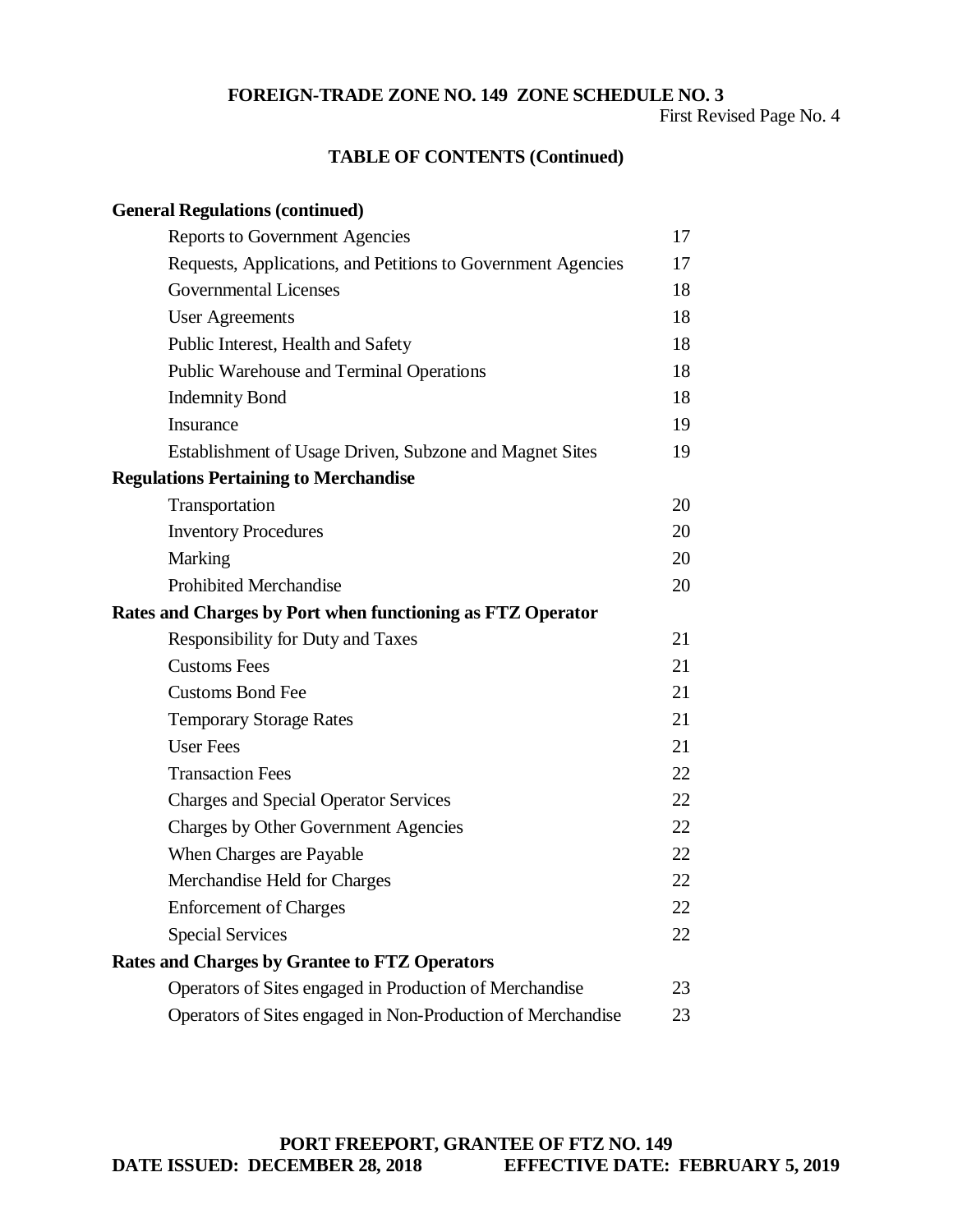First Revised Page No. 5

#### **DEFINITIONS**

#### **ACT:**

The Foreign-Trade Zones Act of June 18, 1934 (48 Stat. 98-1003; 19 U.S.C. 81a-81u), as amended by Pub. L. 566, 81st Congress, approved June 17, 1950 (64 Stat. 246), and Pub. L. 791, 85th Congress, approved August 28, 1958 (72 Stat. 945).

#### **ACTIVATION:**

Approval by the Port Director of Customs and Border Protection (CBP) with the Grantee's concurrence for operations and for the admission and handling of merchandise in Zone status.

#### **ADMISSION:**

Physical arrival of goods in the Foreign-Trade Zone with the FTZ Operator's bond being obligated. The word "admission" is to be used instead of "entry" of goods into a Zone to avoid confusion with Customs entry processes under Parts 141-144 of the Customs Regulations.

#### **ADMIT:**

To bring merchandise into a Zone with Zone status.

#### **ALTERNATIVE SITE FRAMEWORK (ASF):**

An optional approach to designation and management of zone sites allowing greater flexibility and responsiveness to serve single-Operator/User locations. 15 C.F.R. 400.2(c). FTZ No. 149 was reorganized under ASF through Board Order No. 1853 dated August 29, 2012.

#### **BOARD**:

Comprised of the Secretary of Commerce and the Secretary of Treasury. Each Board member designates an official of his Department, usually an Assistant Secretary, to serve as his alternate. These officials or their alternates are empowered to issue to appropriate applicants the grant of authority to establish, maintain and operate a Foreign-Trade Zone project. 19 U.S.C. 81a(b); 15 C.F.R. 400.2(d)

#### **BOARD STAFF:**

Officials in the Department of Commerce, International Trade Administration responsible for overseeing the administration of Foreign-Trade Zones. The Executive Secretary heads up this office. 15 C.F.R. 400.2(g)

#### **BONDS:**

The Foreign-Trade Zone Operators Bond is required for Operators of general-purpose zones, Usage Driven sites and Subzones. This bond guarantees compliance with regulations 19 C.F.R. Sec. 146 to protect the revenue of the United States. The Back-To-Back Indemnity Bond reimburses an FTZ Operator or Grantee for any Customs duties, taxes, liquidated damages, fines, penalties, interest or other lawful charges assessed against the Operator or Grantee as a result of the zone User's negligence.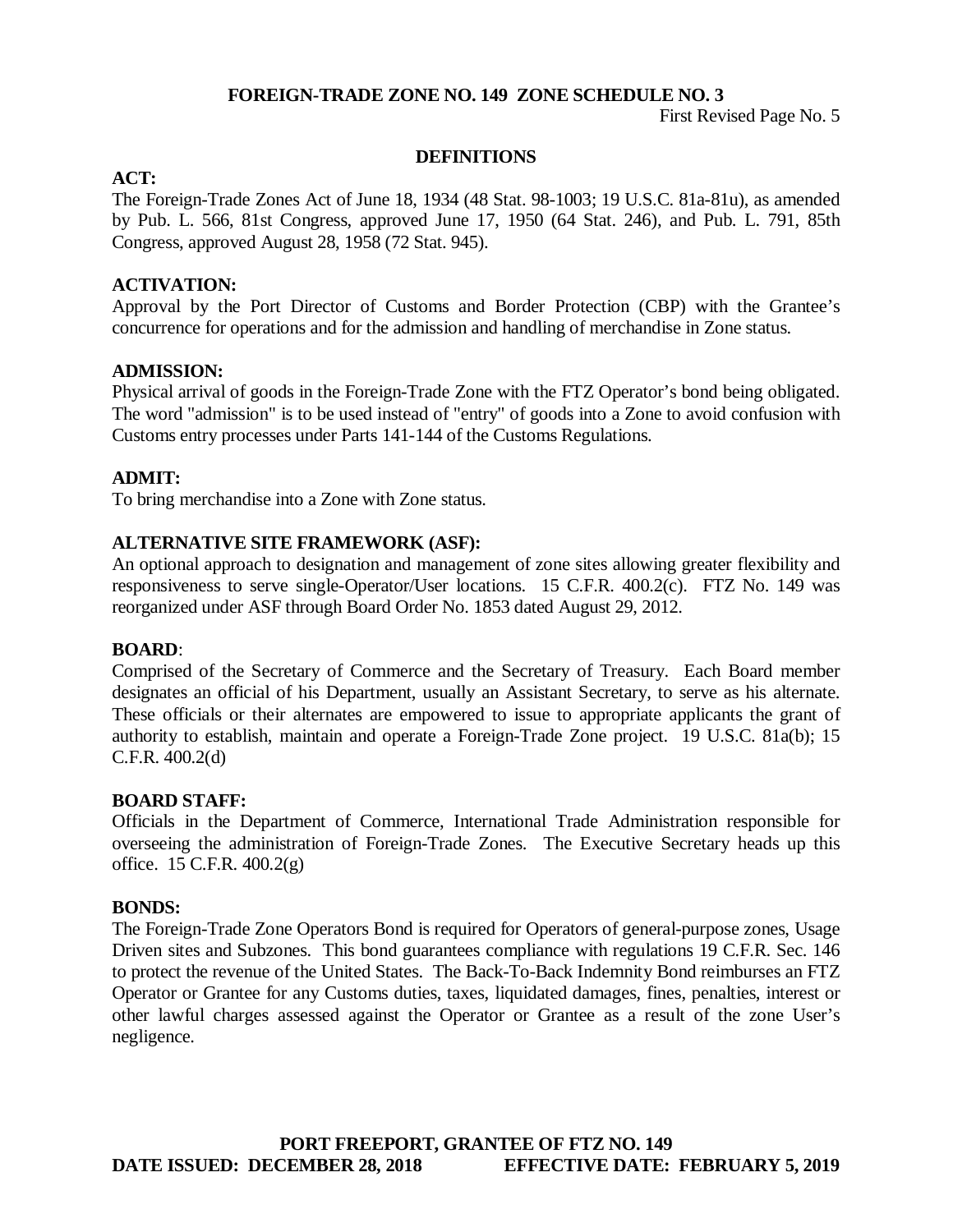First Revised Page No. 6

#### **DEFINITIONS (continued)**

#### **BULK:**

The term used in describing fungibles, which can be poured, scooped or shoveled which generally cannot be counted or identified piece by piece.

#### **CBPF 214:**

Document generally prepared on behalf of User, signed by Operator and approved by CBP, which authorizes the admission of merchandise into a zone and designates the status of the merchandise.

#### **CBPF 216:**

Document prepared by Operator and approved by CBP, which authorizes Operator and/or User to engage in certain activities within the zone such as manipulation, repair, destruction and manufacture.

#### **CBPF 3461:**

Document prepared on behalf of User, which must be approved by CBP and furnished to Operator prior to the physical removal of any merchandise from the zone into the Customs territory of the United States.

#### **CBPF 7512:**

Document prepared on behalf of User, which must be approved by CBP and furnished to Operator prior to the physical removal of any merchandise from the zone for exportation of merchandise from the United States.

#### **CUSTOMS TERRITORY:**

The territory of the United States in which the general tariff law of the United States applies, but which is not included in any Foreign-Trade Zone.

#### **DOMESTIC MERCHANDISE:**

Merchandise produced in the United States or imported merchandise for which Customs duties have already been paid. 19 C.F.R. 146.43

#### **EXAMINER:**

A member of the Foreign-Trade Zones Board staff who conducts or participates in a review of (1) an application or request concerning the establishment or expansion of a General Purpose Zone Project, Usage Driven Site or Subzone; or (2) a request for production authorization; or (3) any other matter requiring a fact-finding determination and recommendation for Board action.

#### **FOREIGN MERCHANDISE:**

Merchandise of every description, (except articles specifically and absolutely prohibited by statute), which has not been properly released from Customs custody into Customs territory.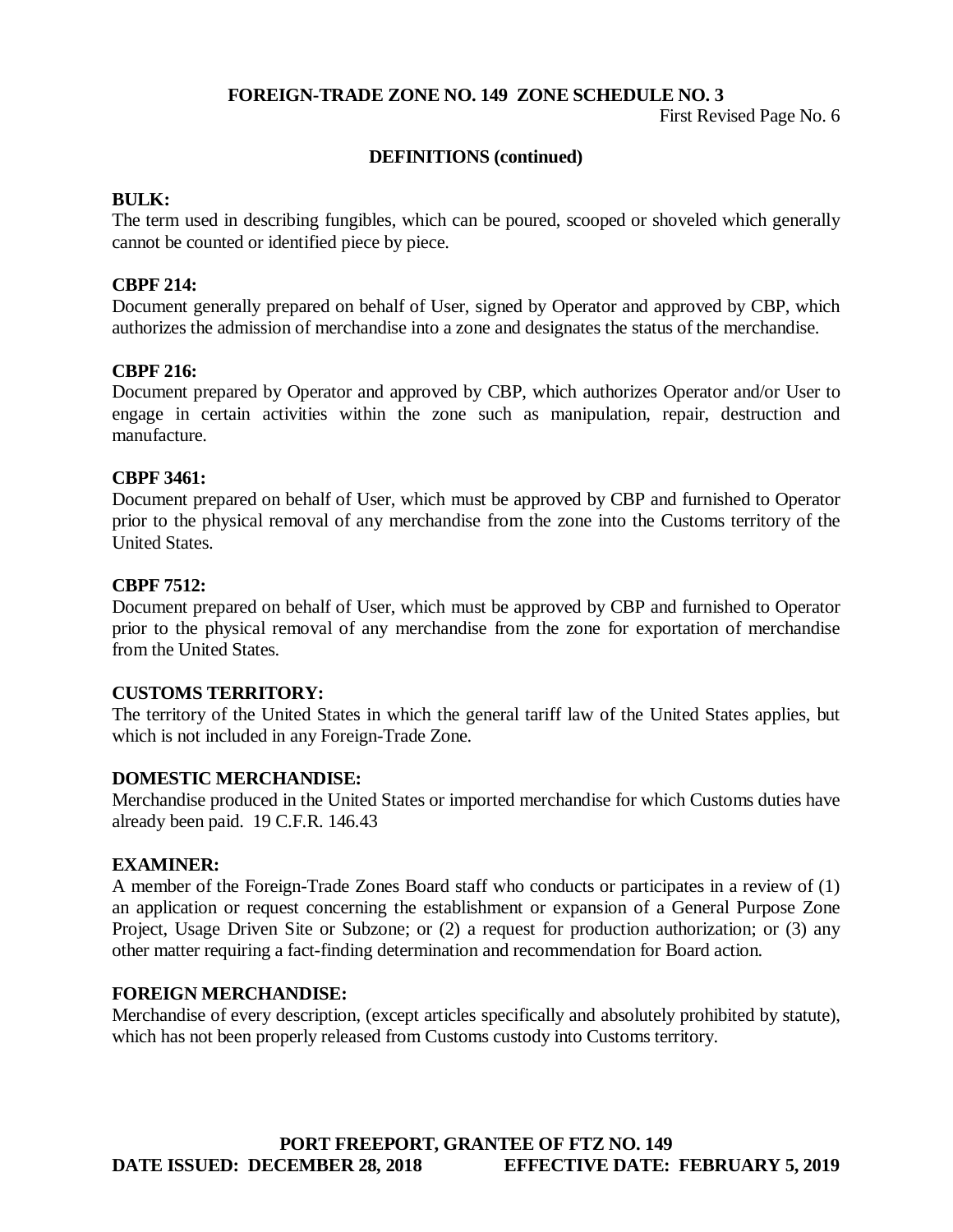First Revised Page No. 7

#### **DEFINITIONS (continued)**

#### **FOREIGN-TRADE ZONE:**

A Foreign-Trade Zone is a restricted access site, in or adjacent to a Customs port of entry, operated under public utility principles under the sponsorship of a corporation granted authority by the Foreign-Trade Zones Board. Foreign-Trade Zones are under the supervision of CBP, in which, when activated, merchandise is treated for Customs and taxation purposes as if it is outside the Customs territory of the United States. Foreign-Trade Zones are the U. S. version of what are generally known internationally as Customs free trade zones; however, Foreign-Trade Zones are different in several important respects from other types of free trade zones. The term "Foreign-Trade Zone" refers to different types of Zone environments. The General-Purpose Zone (also known as a Magnet Site) is established to accommodate various Zone activities carried on by multiple Users. Usage Driven Sites and Subzones are established to accommodate the needs of an individual Company. Storage, distribution, testing, repair, and repackaging are typical activities that are conducted in a General-Purpose Zone (Magnet Site), Usage Driven Site or Subzone. Production activity within any of these Zone environments requires prior approval by the Foreign-Trade Zones Board.

#### **GRANTEE:**

Corporation to which the privilege of establishing, operating, and maintaining a foreign-trade zone has been granted. 19 U.S.C. 81a(h); 15 C.F.R. 400.2(v). Port Freeport is the Grantee of FTZ No.149.

#### **HOLIDAYS:**

Those legal holidays\* during which the Zone is closed for regular business are as follows:

| New Year's Day                    | January 1                                       |
|-----------------------------------|-------------------------------------------------|
| Martin Luther King Jr.'s Birthday | 3 <sup>rd</sup> Monday in January               |
| President's Day                   | 3 <sup>rd</sup> Monday in February              |
| Good Friday                       |                                                 |
| Memorial Day                      | Last Monday in May                              |
| <b>Independence Day</b>           | July 4                                          |
| Labor Day                         | 1 <sup>st</sup> Monday in September             |
| Columbus Day                      | 2 <sup>nd</sup> Monday in October               |
| Veteran's Day                     | November 11                                     |
| <b>Thanksgiving Holidays</b>      | 4 <sup>th</sup> Thursday and Friday in November |
| Christmas Holidays                | December 24 $&$ 25                              |

\*If a holiday falls on Saturday, the previous Friday will be recognized as the holiday; and if a holiday falls on Sunday, the following Monday will be recognized as the holiday. The Zone office will close at 4 P.M. on election days.

#### **IMPORTER OF RECORD:**

The person, firm or corporation in whose name the application to admit merchandise into the Zone (CBPF 214) is made. Evidence of the right of the applicant for admission is the same as would be required to establish the right to apply for release of the merchandise from CBP custody.

#### **MANAGER:**

The General Manager of Foreign-Trade Zone No. 149 is appointed by the Grantee.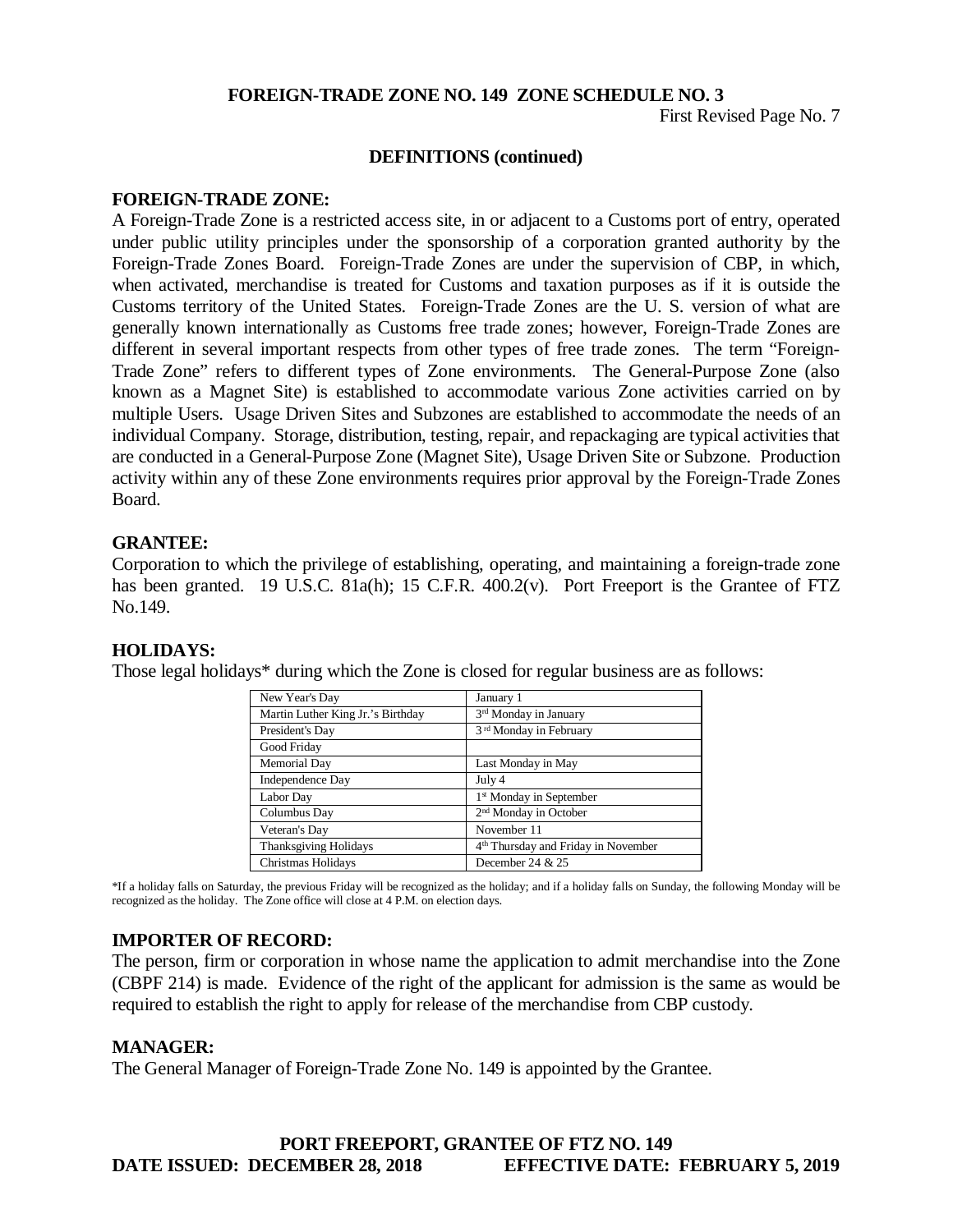First Revised Page No. 8

#### **DEFINITIONS (continued)**

#### **MAGNET SITE:**

A site intended to serve or attract multiple operators or Users under the ASF. 15 C.F.R. 400.2(j)

#### **MANIPULATION:**

Means breaking up, repacking, assembling, distributing, sorting or grading, cleaning, mixing with foreign or domestic merchandise, or other processing which does not constitute a manufacture.

#### **MEASUREMENT TON:**

Ton based on a measurement of 40 cubic feet.

#### **NON-PRIVILEGED FOREIGN STATUS MERCHANDISE:**

Imported merchandise that has not cleared Customs and for which User does not wish said merchandise to retain its identity, from a Customs classification standpoint, so that if altered, it will become classifiable in its condition when it enters the Customs territory of the United States. All foreign merchandise properly in a zone which does not have status as privileged foreign or zone restricted is considered to be in non-privileged status. 19 C.F.R. 146.42

#### **OPEN YARD STORAGE:**

The keeping of merchandise in open space within the Foreign-Trade Zone where merchandise not requiring weather protection may be stored.

#### **OPERATOR:**

Corporation, partnership, or person that operates a Magnet Site, Usage Driven Site or Subzone under the terms of an Agreement with Grantee or third party on behalf of Grantee, with the concurrence of CBP. 15 C.F.R. 400.2(w). Port Freeport functions as an Operator within Magnet Sites 1 and 3.

#### **PORT DIRECTOR OF U.S. CUSTOMS & BORDER PROTECTION (CBP):**

CBP official with responsibility for overseeing the activation and operations of zone projects within his or her Customs port of entry.

#### **PORT FREEPORT**:

Port Freeport of Brazoria County, Texas owns and operates the marine terminal and port facilities of Port Freeport, Texas. As a member of the Gulf Seaports Marine Terminal Conference, Port Freeport operates its facilities and provides all its services for the benefit of the public. As part of its trade and economic development services, Port Freeport serves as the Grantee and as an Operator of U. S. Foreign-Trade Zone No. 149 in Freeport, Texas.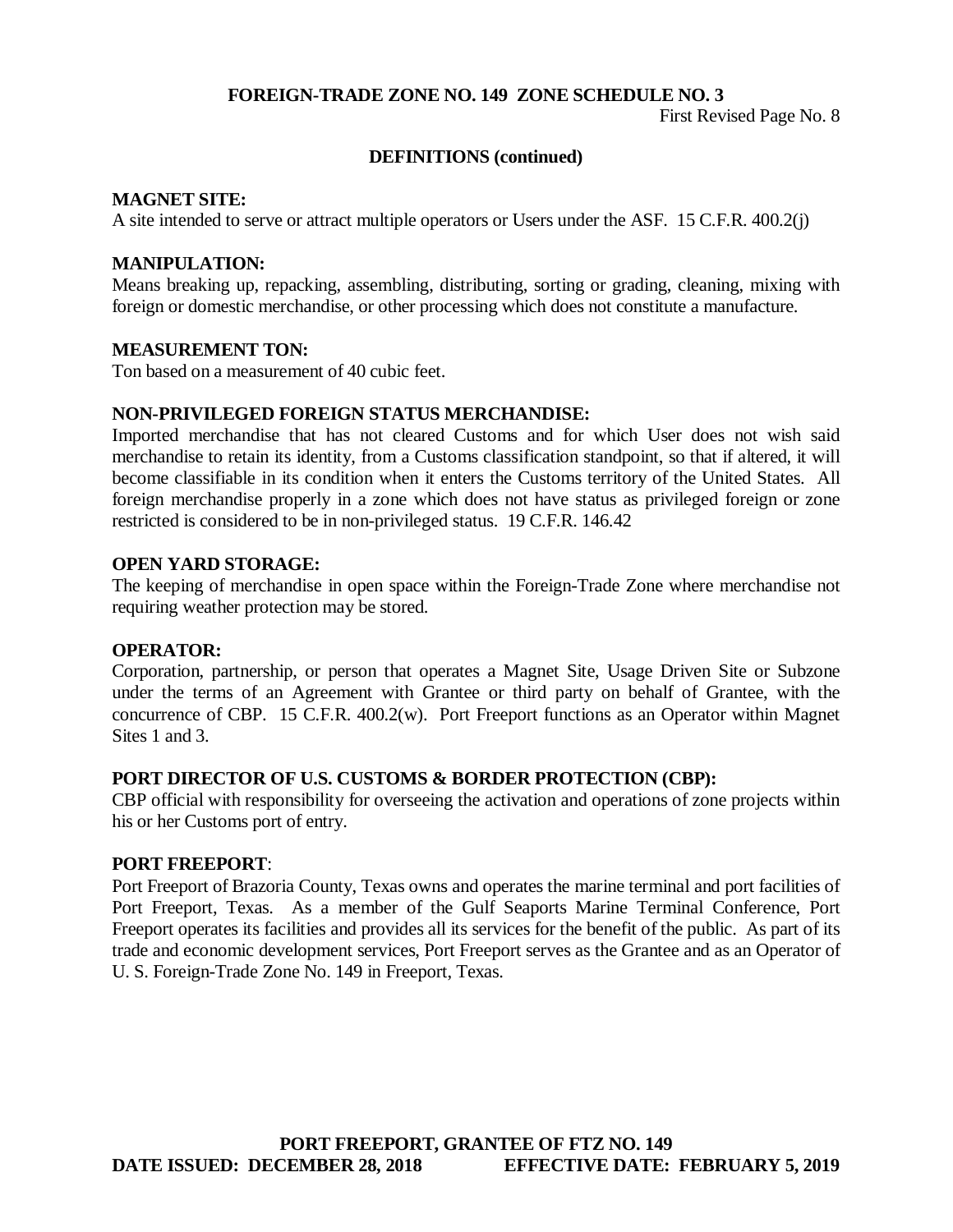First Revised Page No. 9

#### **DEFINITIONS (continued)**

#### **PORT OF ENTRY:**

A place designated by the U. S. Government at which a CBP officer is assigned with authority to accept entries of merchandise, collect duties, and enforces the various provisions of the Customs laws.

#### **PRIVILEGED FOREIGN STATUS MERCHANDISE:**

Imported merchandise that has not cleared Customs and for which User wishes said merchandise to retain its identity, from a Customs classification standpoint, regardless of its condition when it ultimately enters the Customs territory of the United States. The privileged status must be affirmatively requested by User. 19 C.F.R. 146.41

#### **PRODUCTION:**

Activity involving the substantial transformation of a foreign article resulting in a new and different article having a different name, character, and use or activity involving a change in the condition of the Customs classification of the article or its eligibility for entry for consumption. 15 C.F.R. 400.2(o)

#### **QUANTITY:**

The numerical count of the units composing a shipment of a commodity, except bulk commodities, which must be measured by weight, size or volume.

#### **SERVICE AREA:**

Jurisdiction(s) within which a Grantee proposes to be able to designate sites via minor boundary modifications under the ASF. 15 C.F.R. 400.2(q). The Service Area for FTZ No. 149 encompasses all of Brazoria and Fort Bend Counties.

#### **STORAGE:**

The keeping of merchandise in or upon the premises within the Foreign-Trade Zone. Covered storage means keeping within a covered and enclosed structure affording weather protection. The term "storage," with or without designation, ordinarily implies covered storage.

#### **SUBZONES:**

A site (or group of sites) established for a specific use. 15 C.F.R. 400.2(s)

#### **TENANT:**

A person or firm utilizing Zone facilities pursuant to a lease agreement with the Grantee.

#### **TON:**

Weight ton of 2,000 pounds, unless otherwise indicated.

#### **TRANSACTION:**

The movement or manipulation of any merchandise requiring a Tally-In Form; Tally-Out Form or any other required CBP form.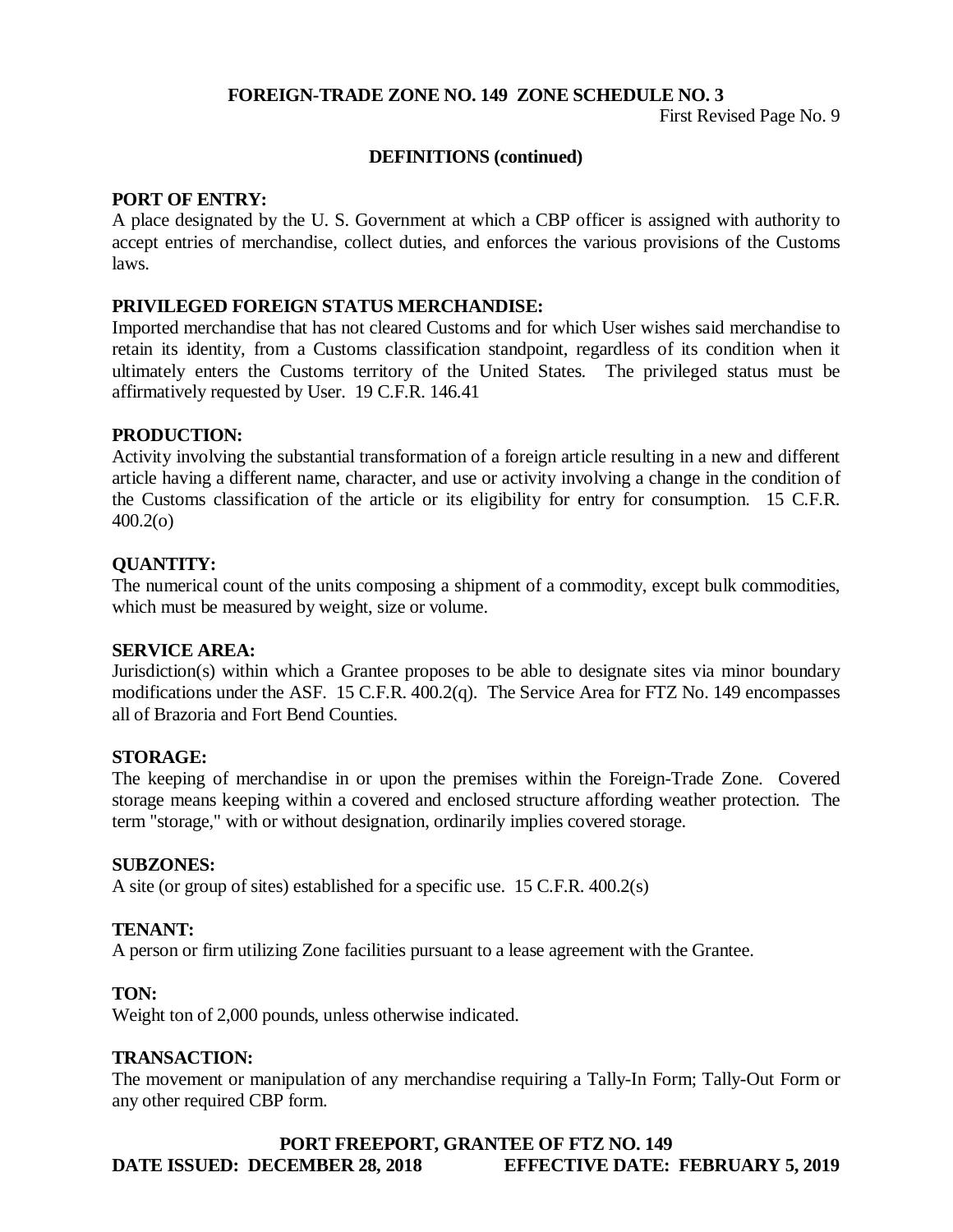First Revised Page No. 10

#### **DEFINITIONS (continued)**

#### **UNIT OF QUANTITY:**

The customary groupings of a commodity as a unit to indicate the medium or method of measure.

#### **UNITED STATES**:

United States - The several states, District of Columbia and Puerto Rico. The term "United States" includes all territories and possessions of the United States, except the Virgin Islands, American Samoa, Wake Island, Midway Islands, Kingman Reef and the Island of Guam.

#### **USAGE DRIVEN SITE:**

A site tied to a single Operator or User under the ASF. 15 C.F.R. 400.2(t)

#### **USER:**

A person or firm using a Zone or Subzone. The User usually deals directly with the Operator of the Zone. 15 C.F.R. 400.2(aa). A User that is the sole occupant of a noncontiguous site or a Subzone may be designated by the Grantee as an Operator.

#### **USER AGREEMENT:**

The document of agreement entered into between the Port, in its capacity as the FTZ Operator, and User for assignment of space within the Zone.

#### **WAREHOUSE:**

A covered and enclosed structure, affording weather protection, used primarily for short or long term storage of merchandise, and often containing business offices. In a Foreign-Trade Zone it is also used for manipulation, manufacture, and exhibition of merchandise.

#### **WEIGHT:**

The gross weight of the merchandise including container, except as noted to the contrary.

#### **ZONE:**

The term "Zone" refers to a Foreign-Trade Zone and/or Foreign-Trade Zone No. 149.

#### **ZONE PROJECT**:

All of the Zone sites (General Purpose, Magnet, Usage Driven and Subzone) established by the Board under a single Grantee.

#### **ZONE RESTRICTED MERCHANDISE:**

Merchandise taken into the zone for the sole purpose of exportation, destruction or storage and which cannot re-enter the U.S. Customs territory unless the Board determines the return would be in the public interest. Zone-restricted status must be affirmatively requested by User. 19 C.F.R. 146.44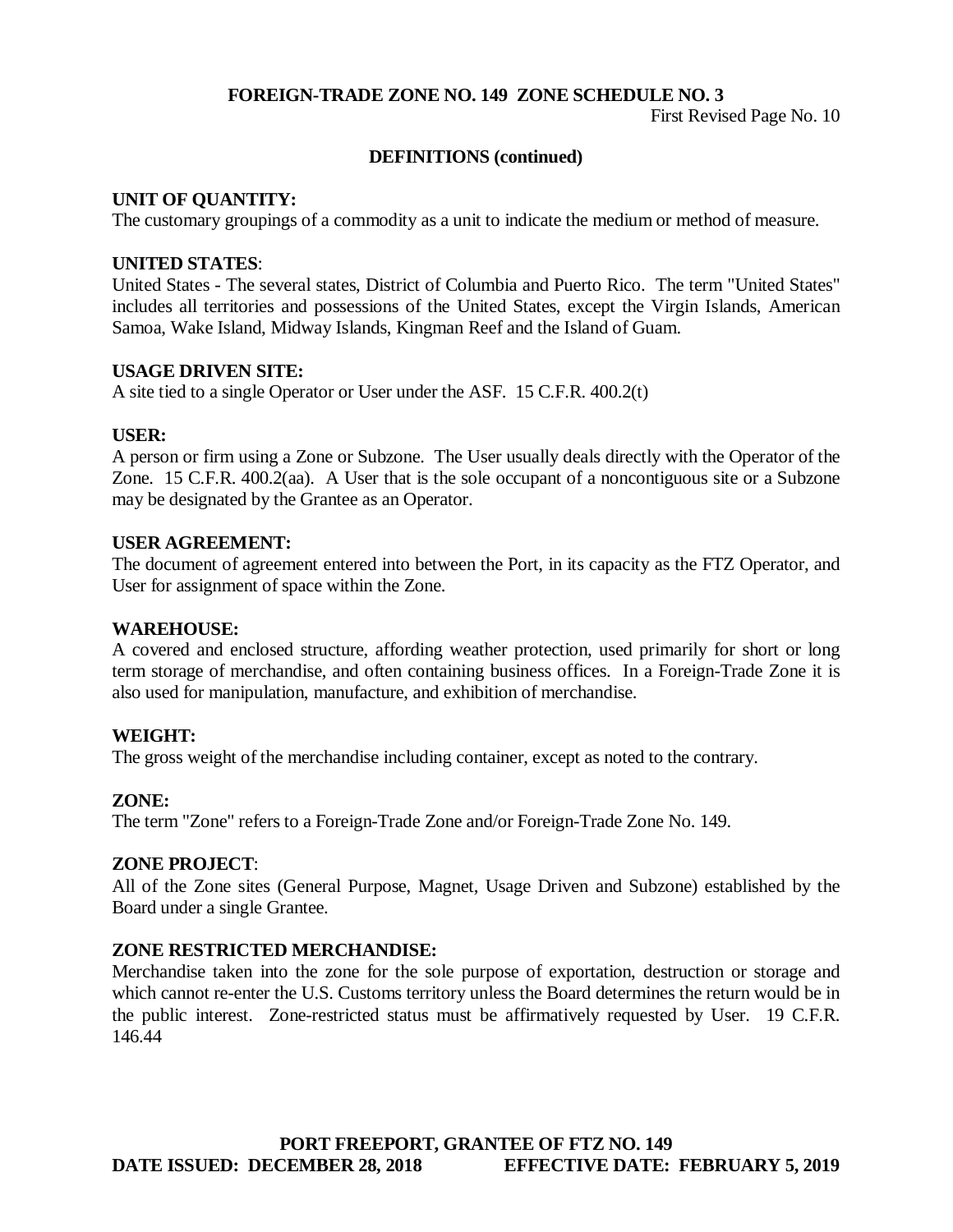First Revised Page No. 11

#### **DESCRIPTION OF FOREIGN-TRADE ZONE NO. 149**

Foreign-Trade Zone No. 149 was established by Board Order No. 385 on July 11, 1988. It was reorganized under the ASF by Board Order No. 1853 on August 29, 2012. The Grantee is Port Freeport. The Port established the Zone project as part of its continuing efforts to promote trade and economic development in Brazoria and Fort Bend Counties and the Texas Gulf Coast.

FTZ No. 149 presently consists of three Magnet Sites, one Usage-Driven Site and four Subzones. As new Usage-Driven Sites, Subzones and Magnet Sites are added, this Schedule will be updated. The sites are as follows:

| Site $1$ :   | 320 acres located on FM Route 1495 at Freeport Harbor on the east side of<br>the Brazos River Channel. The site has several buildings suitable for Zone<br>activity. (Permanent Magnet Site) |
|--------------|----------------------------------------------------------------------------------------------------------------------------------------------------------------------------------------------|
| Site 3:      | 1,063 acres located at the intersection of State Highway 288 and FM Route<br>1495. (Magnet Site)                                                                                             |
| Site $10$ :  | 8 acres located on Avenue I in Alvin, Texas. (Magnet Site)                                                                                                                                   |
| Site $14$ :  | 5.6982 acres located at 13645 N. Promenade Blvd. Stafford, Fort Bend<br>County. (Usage-Driven Site)                                                                                          |
| Subzone 149A | <b>BASF</b> Corporation (deactivated)                                                                                                                                                        |
| Subzone 149B | DSM Nutritional Products, Inc. (activated)                                                                                                                                                   |
| Subzone 149C | Phillips 66 Company (activated)                                                                                                                                                              |
| Subzone 149G | The Dow Chemical Company (activated)                                                                                                                                                         |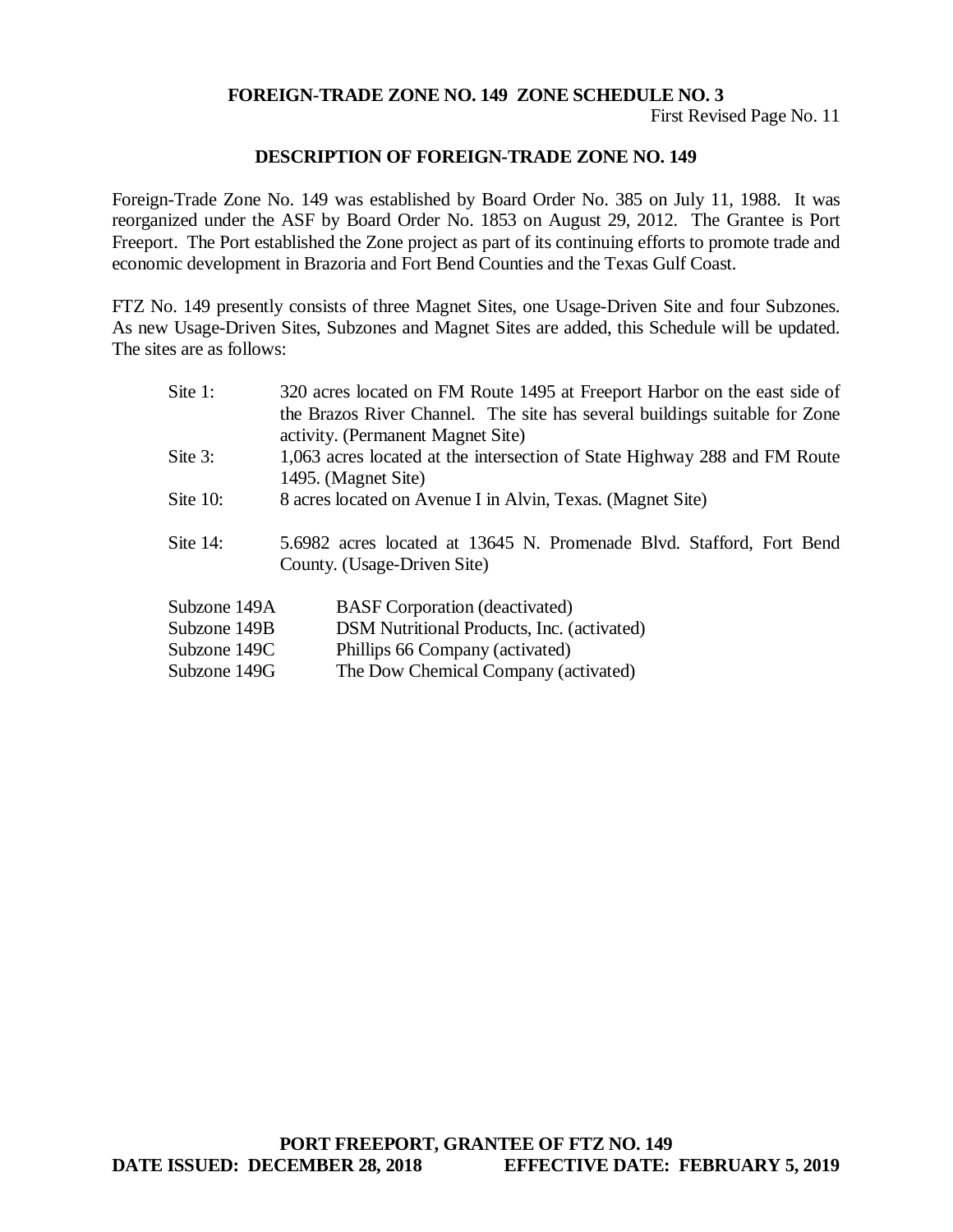First Revised Page No. 12

#### **ZONE POLICY**

#### **SCHEDULE AUTHORITY**

This schedule is published in accordance with 15 C.F.R. 400.44. The Zone policy, rules, regulations, rates and charges of this schedule shall apply at Foreign-Trade Zone No. 149 unless otherwise provided for.

#### **ZONE OPERATED AS A PUBLIC UTILITY**

Pursuant to 15 C.F.R. 400.42 and 400.43, the rates and charges for space, facilities and services within the Zone shall be fair and reasonable, and the Grantee shall afford uniform treatment under like conditions to all Users. The Board shall determine whether the rates and charges are fair and reasonable.

#### **BOARD REGULATIONS**

Foreign-Trade Zone No. 149 is regulated by the Foreign-Trade Zones Board, Washington, D. C. under U. S. Code of Federal Regulations; Title 15, Chapter IV, Part 400. Copies of these regulations are maintained at the Foreign-Trade Zone No. 149 office for reference.

#### **U. S. CUSTOMS REGULATIONS**

Foreign-Trade Zone No. 149 is subject to special Customs Regulations as defined in U. S. Code of Federal Regulations, Title 19, Chapter I, Part 146 and the "U. S. Customs and Border Protection Foreign-Trade Zones Operations Manual." Copies of these publications are maintained at the Foreign-Trade Zone No. 149 office for reference.

#### **INTERPRETATION OF SCHEDULE**

The Manager shall interpret and determine the applicability of any rates, rules, regulations or services provided for in this schedule. However, any matter involving interpretation or action by CBP or another agency of the U. S. Government will be determined by the Port Director of CBP or his duly appointed representative.

#### **USE OF ZONE FACILITIES**

Zone facilities will be used for the sole purpose of receipt, storage, handling, exhibition, manipulation, manufacturing and related processing and shipment of foreign merchandise and domestic merchandise as considered necessary to the conduct of a User's normal business in conjunction with the foreign merchandise. Users shall not use or permit the Zone to be used for any other purpose without the proper written consent of the Manager. Users shall not do or permit anything to be done on or about the Zone which will in any way obstruct or interfere with the rights of other Users or occupants of the Zone or injure or annoy them.

#### **INSPECTION OF ZONE AREA**

The Grantee may inspect any leased or assigned area at any and all reasonable times to ascertain whether or not the conditions related to its proper use are being observed.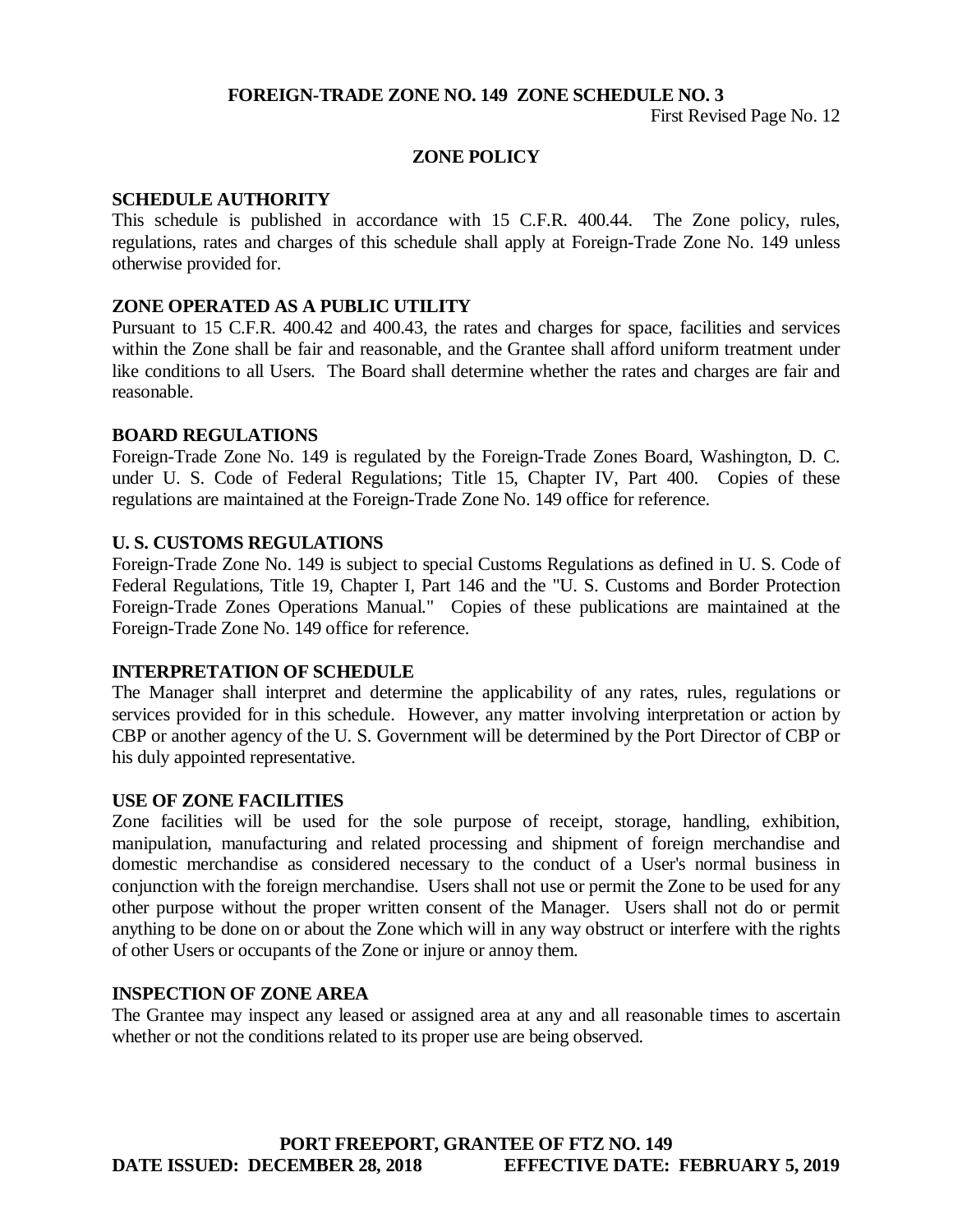First Revised Page No. 13

#### **OPERATIONS IN ZONES**

#### **MERCHANDISE PERMITTED IN A ZONE**

Foreign and domestic merchandise of every description, except in such as is specifically prohibited by law, may without being subject to the Customs Laws of the United States, except as otherwise provided in the Act and the regulations made thereunder, be brought into a Zone.

- (1) Merchandise which is specifically and absolutely prohibited by law shall not be admitted into a Zone. Any merchandise so prohibited by law which is found within a Zone shall be disposed of in the manner provided for in laws and regulations applicable to such merchandise. A distinction is made between (a) Merchandise which is specifically and absolutely prohibited by law on the grounds of policy and morals, such as immoral or subversive literature, obscene articles or lottery matter and (b) Merchandise which is subject to conditional prohibition only, for example, articles which are subject to permits or licenses for the protection of economic or national security or which may be reconditioned to bring them into compliance with the laws administered by various Federal agencies. Port Directors of Customs and Border Protection are required to exclude the first class of articles and may not permit them to be transferred to a Zone if they are aware of their prohibited status, except that the Port Director may permit the temporary deposit of any such merchandise in the Zone pending final determination of its status. The transfer of articles of the second class to a Zone is subject to any requirements of the Federal agency concerned. There is no prohibition against placing over quota merchandise in a Zone pending its rights to transfer to Customs territory pursuant to the applicable quotas provisions.
- (2) The application for the admission of merchandise into a Zone shall be approved or disapproved by the Port Director, as the representative of the Board, where the merchandise is not excluded by any other Federal agency having jurisdiction over the merchandise.
- (3) Zone procedures may not be used to circumvent the laws and regulations. Upon order of the Secretary of the Commerce, or his designee, the Commissioner of Customs and Border Protection, or his designee, shall direct that an importer place goods in a specific status for this purpose, subject to appeal to the Board.

#### **DISPOSITION OF MERCHANDISE IN A ZONE**

In general, merchandise lawfully brought into a Zone may in accordance with these and other regulations made under the provisions of the Act may be exported, destroyed or sent into Customs territory of the United States in the original package or otherwise; but when foreign merchandise and domestic merchandise whose identity has been lost is sent from a Zone into the Customs territory of the United States, it shall be subject to the laws and regulations of the United States affecting imported merchandise.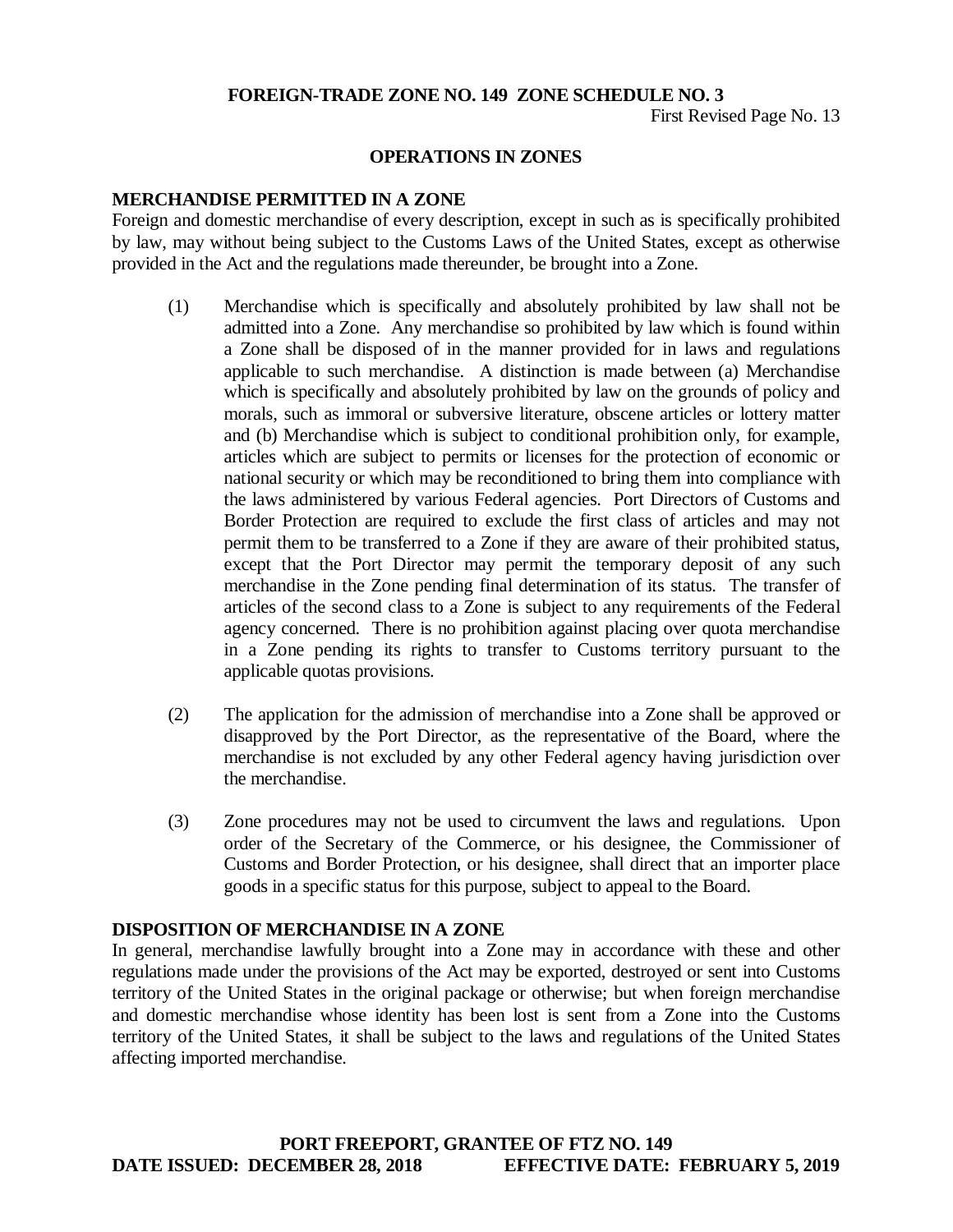First Revised Page No. 14

#### **OPERATIONS IN ZONES (continued)**

#### **MANIPULATION, PRODUCTION AND EXHIBITION OF MERCHANDISE**

In general, merchandise lawfully brought into a Zone may, in accordance with these and other regulations made under the provisions of the Act, be stored, sold, exhibited, broken up, repacked, assembled, distributed, sorted, graded, cleaned, mixed with foreign and domestic merchandise or otherwise manipulated or be used in production except as otherwise provided by the Act.

- (1) Permission for any production in a Zone shall be obtained from the Board prior to such activity commencing under Zone procedures. All requests or applications for production authority shall be rendered under the auspices of the Grantee, and shall include a letter of transmittal or concurrence from the Grantee. Upon Board approval for production authority under Zone procedures, an application for permission to conduct the production activity approved by the Board must be submitted to and approved by the Port Director of CBP.
- (2) Permission for any manipulation or exhibition in a Zone shall be obtained from the Port Director of CBP, as the representative of the Board, subject to such application and procedure prescribed by the Secretary of the Treasury for the protection of the revenue.
- (3) In the event of the denial of any application by the Port Director of CBP for any reason, the applicant, the Grantee or the Operator of the Zone may appeal the adverse ruling to the Board. If any revenue protection considerations are involved in such an application, the Board shall be guided by the determinations of the Secretary of the Treasury with respect to them.

#### **STATUS OF MERCHANDISE IN A ZONE**

- (1) For the purpose of the Act and the regulations of this section, all merchandise within a Zone, except merchandise in transit through a Zone, as provided in 19 C.F.R. 146.14 and 146.13 and except merchandise temporarily transferred to a Zone for manipulation, as provided in Paragraph (2) of this section, shall be given a Zone status as (a) Privileged Foreign Merchandise, (b) Non-Privileged Foreign Merchandise, (c) Domestic Merchandise or (d) Zone Restricted Merchandise.
- (2) Imported Merchandise which has been entered and which has remained in continuous Customs custody may be temporarily transferred to a Zone for manipulation under Customs supervision pursuant to Section 562, Tariff Act of 1930, as amended, and for return to Customs territory. Any such merchandise shall not be considered within the purview of the Foreign-Trade Zones Act, but shall be treated in all respects as though remaining in Customs territory. Therefore, no Zone form or procedure shall be considered applicable, but the merchandise shall remain subject in the Zone to such requirements as are necessary for the enforcement of Section 562 and other pertinent Customs laws.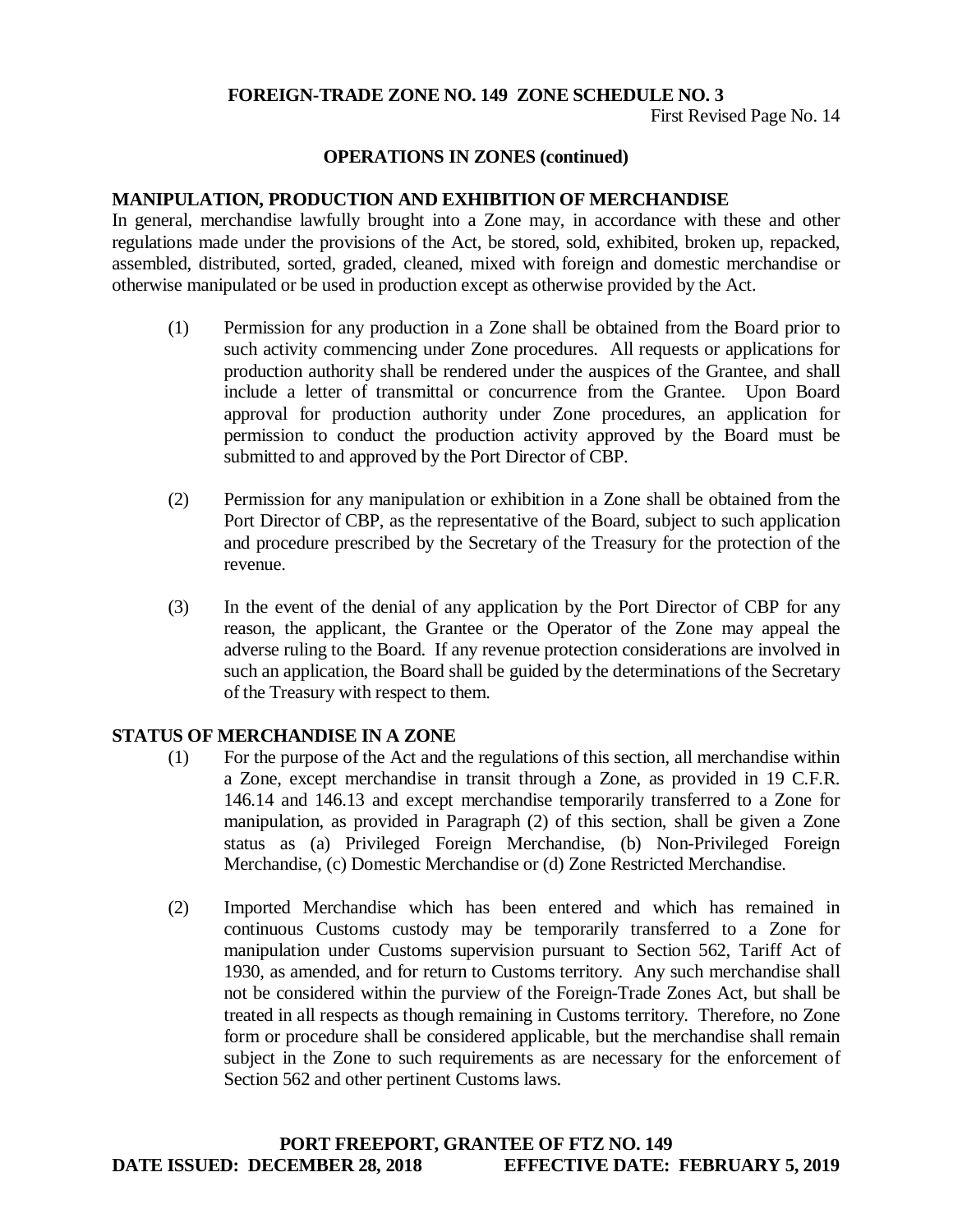First Revised Page No. 15

#### **OPERATIONS IN ZONES (Continued)**

#### **USE OF ZONE BY CARRIER**

The cargo facilities and service of a Zone area are intended primarily for the use of vessels, vehicles or aircraft lading or unlading Zone merchandise and their use for other purposes may be terminated by the Commissioner of CBP if found to endanger the revenue, or by the Board if found to interfere with the primary use of the Zone.

#### **SUBSEQUENT IMPORTATION OF ZONE MERCHANDISE**

Articles produced or manufactured in a Zone and exported there from shall, on subsequent importation into the Customs territory of the United States, be subject to the import laws applicable to like articles manufactured in a foreign country, except those articles produced or manufactured in a Zone exclusively with the use of domestic merchandise, the identity of which has been maintained in accordance with the Second Proviso of Section 3 of the Act, as amended, may, on such importation, be entered as American goods returned.

#### **PUBLIC INTEREST PROVISION**

Pursuant to Sec 81o(c) of the Act, the Board has authority to restrict or prohibit any Zone operation "That in its judgment is detrimental to the public interest, health or safety".

- (1) Adversely affected parties may submit complaints to the Board under this section, requesting the prohibition or restriction of a Zone activity; or the Board may conduct investigations on its own initiative. A complaint must contain information as to how the Zone activity in question is or would be detrimental to the public interest, health or safety. When good cause is found by the Board or the Executive Secretary, the matter shall be investigated pursuant to these regulations. In deciding whether good cause exists, special consideration shall be given to conducting investigations when the Zone activity in question involves an "import sensitive" industry. In determining whether an industry is import sensitive, the Board and the Executive Secretary shall be guided by references to such industries in trade laws and regulations, land decisions of federal courts and agencies.
- (2) In investigations under this section, either self-initiated or in response to complaints, the factors considered by the Board shall include:
	- a. Whether the adverse effect is significant in relation to actual and potential public benefits.
	- b. Whether additional exports from the U. S. will be created.
	- c. Whether Zone procedures will encourage activity related to import displacement or substitution.
	- d. Whether employment and investment will be generated or sustained in the U. S.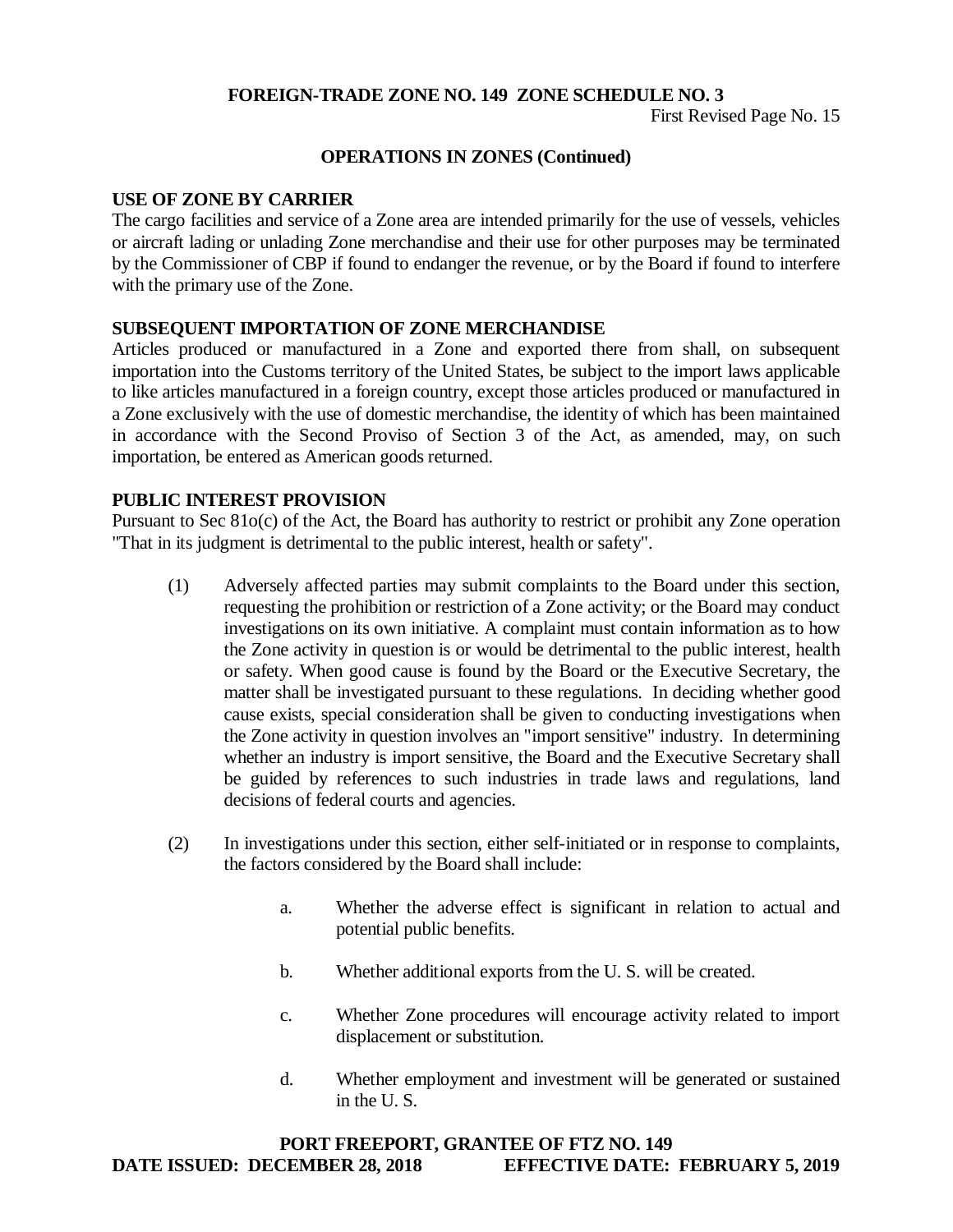First Revised Page No. 16

#### **OPERATIONS IN ZONES (Continued)**

- e. Whether Zone activity will undermine a remedial action or program in effect because an unfair trade practice, or materially or substantially harm an existing domestic industry.
- (3) Zone activity may be approved for limited periods, subject to extension after a review as to whether the anticipated public benefits have materialized.
- (4) Zone activity, which is exclusively for export, shall be presumed to be in the public interest.
- (5) Interested parties shall have an opportunity to submit comments or participate in any public hearings or proceedings held on such investigations.

#### **RETAIL TRADE WITHIN A ZONE**

Pursuant to Sec 81o(d) of the Act, no retail trade shall be conducted within activated Zone space except under permits issued by the Grantee and approved by the Board. Only domestic, duty-paid and duty-free goods may be sold in such cases. In considering whether to approve requests under this section, the Board shall consider the economic impact on the retail trade outside the Zone in the port of entry area. No approval is required for sales involving domestic or duty-paid food products sold within the Zone or Subzone to be consumed on the premises by persons working therein. Grantees shall revoke permits when there is a violation of this restriction. The Executive Secretary shall determine which sales are to be classified as retail sales under this section when a question arises. 15 C.F.R. 400.47.

#### **RESIDENCE WITHIN A ZONE**

Pursuant to Sec 81o(a) of the Act, no person shall be allowed to reside within a Zone except Federal, State or Municipal officers or agents whose resident presence is deemed necessary by the Board or Customs and Border Protection.

#### **CONTROLLED ACCESS TO ZONES**

Plans for the controlled access of persons and vehicles to activate Zone areas shall be subject to the approval of the Port Director as part of his review for operation approval. All persons and vehicles entering such areas shall be subject to the requirements of CBP and the Zone Schedule.

#### **CONSTRUCTION OF BUILDINGS AND FACILITIES**

Zone Grantee, Operators, and Users may construct buildings and facilities necessary to implement a Zone plan approved by the Board. Any building construction within FTZ No. 149 shall be subject to approval by the Grantee. Such approval shall not constitute a vested right against the United States and the consideration for the sale of any such buildings or facilities shall not be affected by Zone status. The commencement of operations conducted under zone procedures in any building or facility shall be subject to approval by the Port Director of CBP.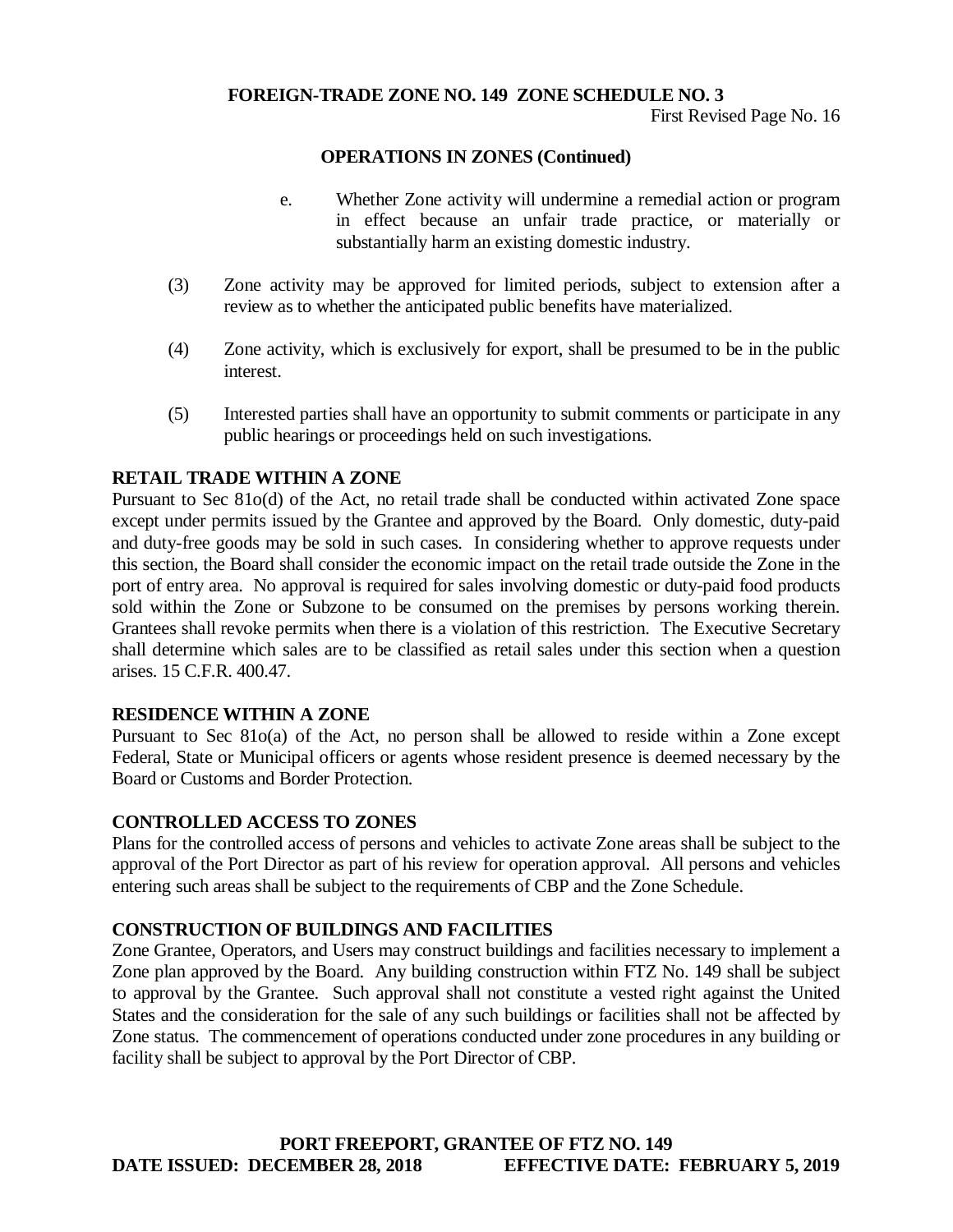First Revised Page No. 17

#### **OPERATIONS IN ZONES (Continued)**

#### **HOURS OF BUSINESS AND SERVICE**

Hours of business and service for CBP purposes shall be the same as those prescribed in the Customs Regulations. Hours for other business and service shall be those set forth in this Schedule.

#### **SUBJECT TO CBP SUPERVISION**

Zone operations are subject to the control of CBP, exercised mainly through the Port Director who shall be in charge of the Zones sites within FTZ No. 149 for purposes of enforcement of the requirements of the Act and Regulations, the Board and CBP. Requirements for such matters as Zone forms, inventory control systems, cargo security standards and physical security shall be determined by the U. S. Customs Regulations. 19 C.F.R. Part 146.

#### **GENERAL REGULATIONS**

#### **APPLICATION OF REGULATIONS**

All persons and merchandise of every description entering or leaving the Zone for any purpose whatsoever shall be bound by the lawful regulations of the Board, CBP and the Grantee.

#### **CONFIDENTIAL RELATIONSHIPS**

The Manager will take precaution to avoid the divulging of information regarding merchandise and services thereon performed in the Zone. Any Zone employee violating this confidential relationship will be suitably disciplined or discharged.

#### **GOVERNMENT AGENCIES**

Operators and Users shall comply with all lawful regulations of government agencies in or about ports of entry insofar as they are not in conflict with Public Law 397 of the 73rd Congress and the Regulations issued there under.

#### **REPORTS TO GOVERNMENT AGENCIES**

The Grantee is required to submit periodic reports to the Board and CBP or may be required to perform other acts as the Grantee or Operator of the Zone in compliance with governmental regulations. Users are required to and shall cooperate with the Grantee in the creation and maintenance of procedures, systems, regulations or programs and provide information and statistics, which the Grantee considers necessary to ensure compliance with governmental requirements.

#### **REQUESTS, APPLICATIONS, AND PETITIONS TO GOVERNMENT AGENCIES**

All requests, applications, and petitions to government agencies by Zone Operators and Users shall be rendered under the auspices of the Grantee, and shall include a letter of transmittal or concurrence from the Grantee. Such requests include, but are not limited to, applications for production authority, Subzone applications, minor boundary modifications, determinations of or expansions of previously approved scope of authority for Zone procedures, activation, deactivation, or alteration of zone areas, and changes in Zone procedures. All requests to the Board of any nature whatsoever shall be rendered only upon prior notification to, and under the auspices of, the Grantee.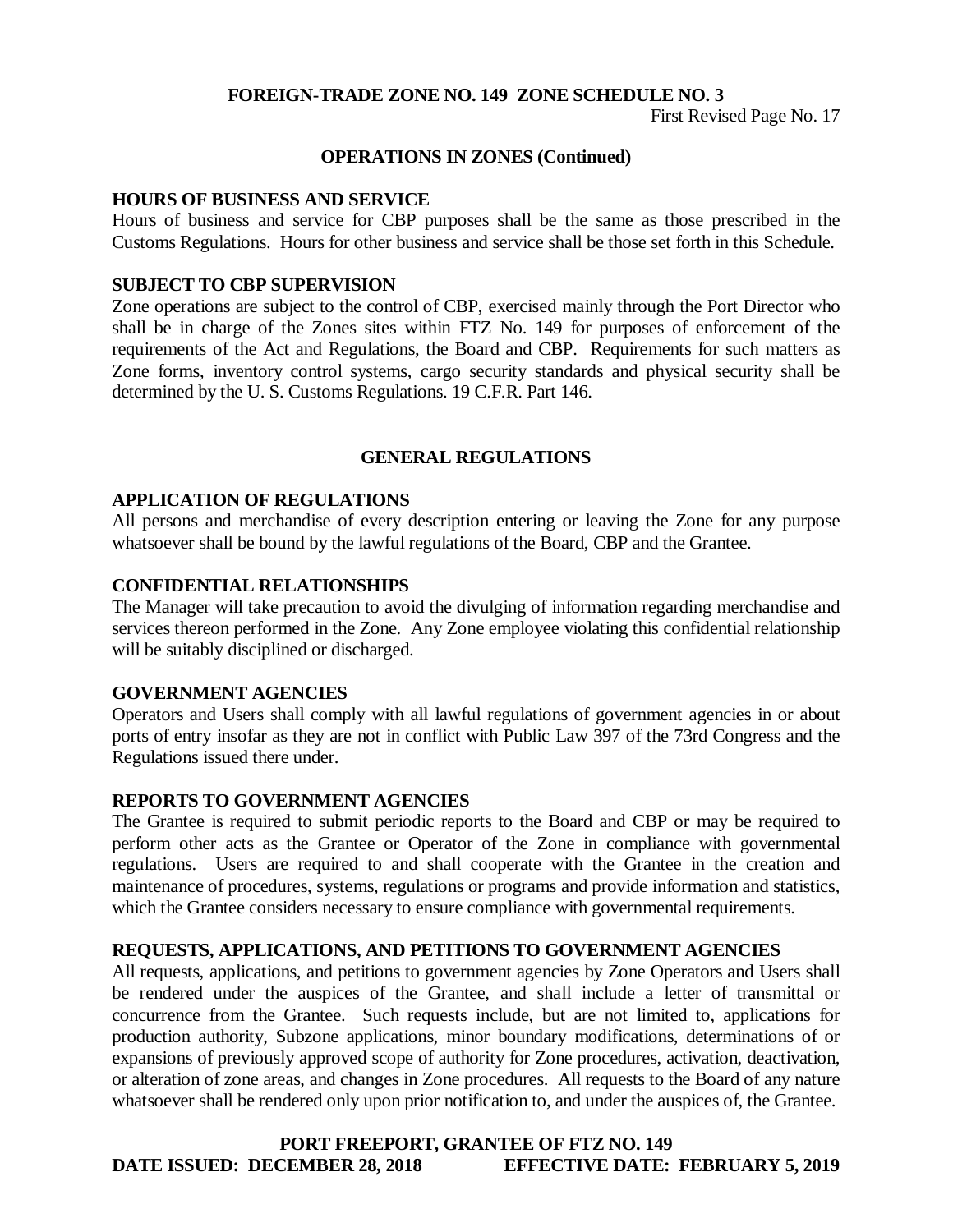First Revised Page No. 18

#### **GENERAL REGULATIONS (Continued)**

#### **GOVERNMENTAL LICENSES**

Users are responsible to obtain, maintain and keep current any and all licenses, permits, certificates or other authorizations required by any federal, state, or local governments that are, or may be necessary in the conduct of business in or from the Zone.

#### **USER AGREEMENTS**

The Port requires that a Zone User Agreement be executed between and among the User and the Port, when it functions as the FTZ Operator, prior to any person or firm conducting Zone business in Foreign-Trade Zone No. 149.

#### **PUBLIC INTEREST, HEALTH AND SAFETY**

Pursuant to Sec 81o(c) of the Act, no merchandise, operation or process of treatment will be permitted in the Zone that is detrimental to the public interest, health and safety.

#### **PUBLIC WAREHOUSE AND TERMINAL OPERATIONS**

While the Grantee, as Operator, operates a public warehouse and terminal wherein merchandise may be received, stored, weighed, inspected, shipped, etc., these services may be performed in the Zone by private firms under a User Agreement with the Grantee.

#### **INDEMNITY BOND**

Users shall be required upon notice by the Grantee to post an indemnity bond executed on a form and by a U. S. Surety acceptable to the Grantee or other security payable to the Grantee as a guarantee of payment of Customs duty or taxes or other obligations of or to the Grantee under the following circumstances:

- (1) User does not have a sufficient beneficial interest in inventoried merchandise to pay the estimated duty/taxes.
- (2) User accepts delivery of a shipment of unusually high duty/tax liability.
- (3) Value of User inventory is insufficient to compensate CBP for possible duty/tax obligations payable on merchandise inventory shortages and/or financial obligations to the Operator.
- (4) A significant increase in duty/tax liability due to changes in the Customs Regulations, foreign currency valuations, etc.
- (5) Other situations which require appropriate security to protect past, present or future obligations or liabilities of the Grantee or Operator.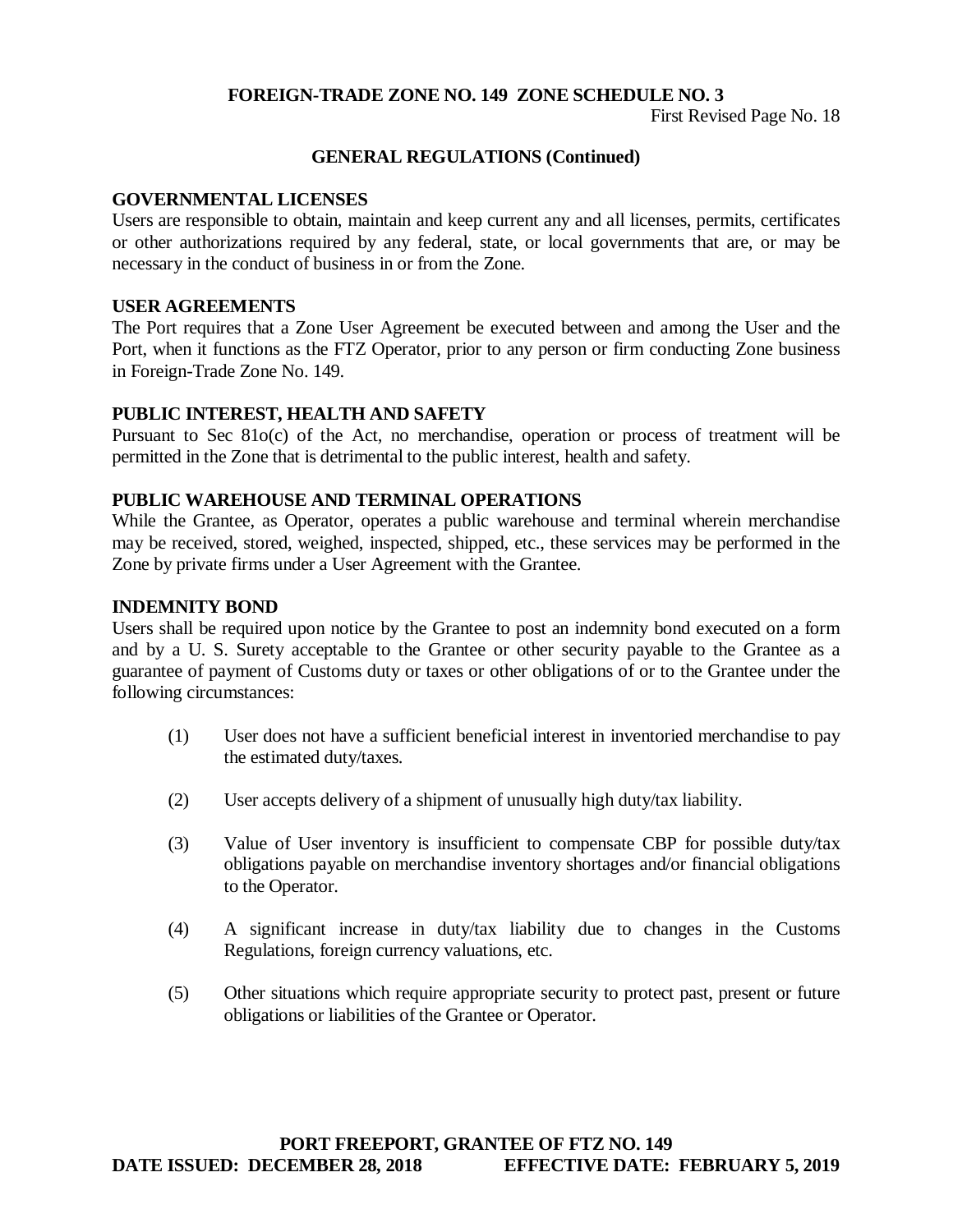First Revised Page No. 19

#### **GENERAL REGULATIONS (Continued)**

#### **INSURANCE**

Insurance is carried by the Grantee on its own property only and does not include insurance on the contents stored therein. Users shall not do or permit anything to be done in or about the Zone nor bring or keep anything in the Zone which will in any way increase the existing rate of or effect any fire or other insurance upon the building or any of its contents, or cause cancellation of any insurance policy covering any Zone building or any part thereof or any of its contents. Insurance on commodities or other property stored on the leased premises, if desired, must be carried by and at the expense of the User or owner of the commodities or other properties. Merchandise stored, manipulated or transferred within the Zone is not insured by the Grantee or the Operator. The Zone Schedule rates do not include insurance on merchandise. At all times that the User and/or Operator is using an activated area of FTZ No. 149, the requisite entity or its contractors and subcontractors must keep in full force and effect the followings policies:

- (i) Casualty and property damage insurance;
- (ii) Comprehensive commercial general liability insurance;
- (iii) Wharfingers' legal liability insurance. This requirement shall only apply to a stevedore company;
- (iv) Vehicle liability insurance;
- (v) Umbrella liability insurance and
- (vi) Workers' compensation insurance with limits required by the Workers' Compensation Laws of the State of Texas.

User and/or Operator will comply with all applicable Worker's Compensation laws, including the Longshore and Harbor Workers Compensation Act, 33 U.S.C. § 901, *et seq*

Grantee Insurance. Grantee will, at Grantee's own expense, keep and maintain, or cause to be kept and maintained, such casualty insurance policies covering Grantee's property as Grantee deems reasonably necessary from time to time. Such insurance will be solely for Grantee's benefit, and User and/or Operator will have no claim to any proceeds paid under such policies.

#### **ESTABLISHMENT OF USAGE DRIVEN, SUBZONE AND MAGNET SITES**

Pursuant to 15 C.F.R. 400.38, Usage Driven Sites can be established within 30 days of the filing of a minor boundary modification request by the Grantee. Pursuant to 15 C.F.R. 400.25, Subzones can generally be established, if there is no objection encountered, within 5 months of the filing of the Subzone request by the Grantee. All persons and entities who request the Grantee to apply for authority to establish a Usage Driven or Subzone site must first enter into an agreement with the Grantee governing the proposed operations at the site. This agreement will contain provisions including, but not limited to, those relating to costs incident to the preparation of the applications and any subsequent amendments or modification thereof; charges for sponsoring the application and annual fees for operating at the site; insurance and indemnification provisions; and liabilities and responsibilities of the parties including the operational requirements of the entity that will be operating the site. All requests for Usage Driven and/or Subzone designation will be reviewed by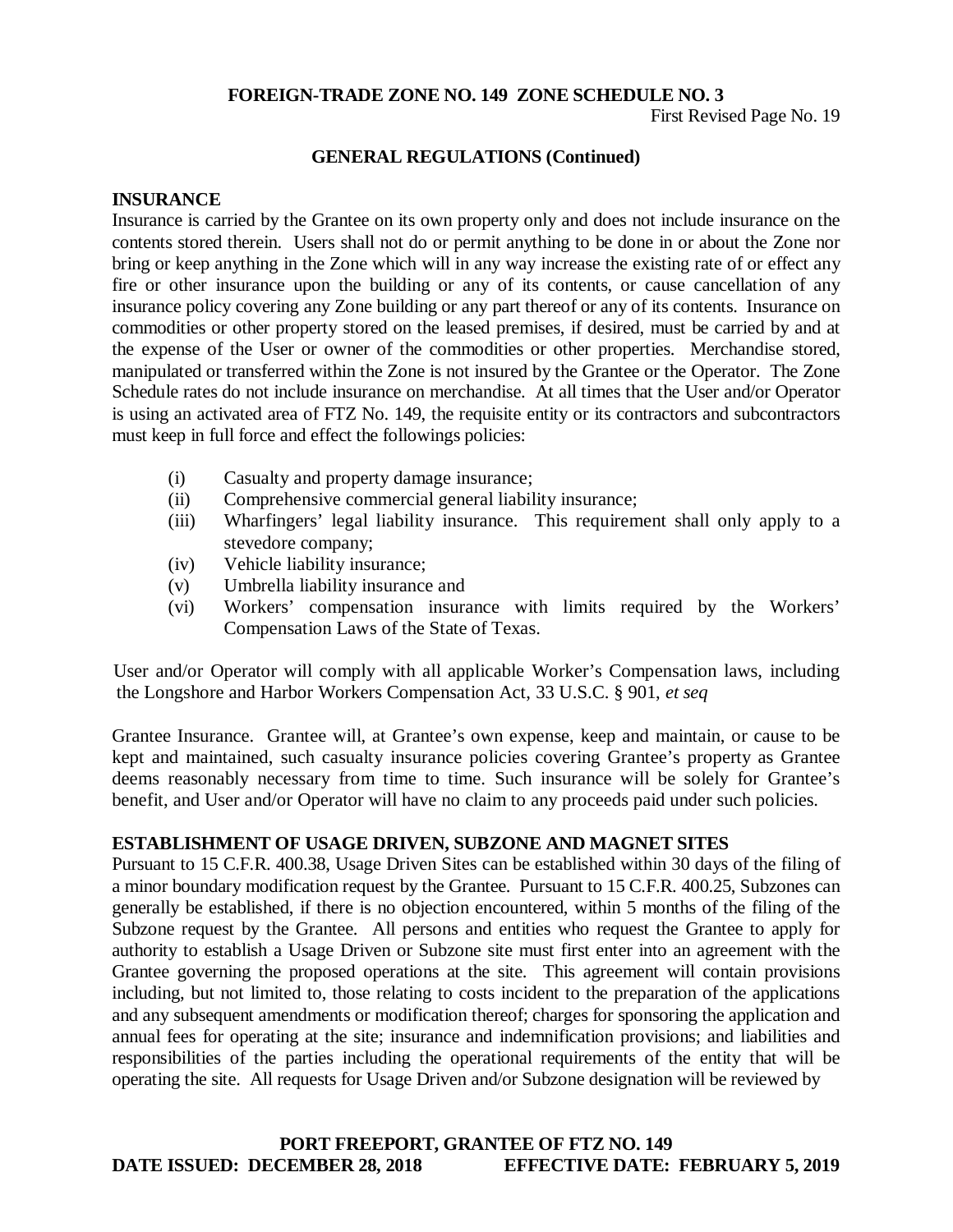First Revised Page No. 20

#### **GENERAL REGULATIONS (Continued)**

the Grantee and all entities will be afforded uniform treatment with respect to the handling of the request by the Grantee. Should the Grantee determine to sponsor the Usage Driven or Subzone site application, it will be the obligation of the applicant for the new site to prepare the application and bear all costs associated with the preparation and filing of the application, including any filing fees assessed by the Board.

Pursuant to 15 C.F.R, 400.24(b) Magnet Sites can be established provided that certain criteria are satisfied. All requests for the establishment of a new Magnet Site will be reviewed by the Grantee and all entities will be afforded uniform treatment with respect to the handling of the request by the Grantee. Should the Grantee determine to sponsor the expansion application, it will be the obligation of the applicant for the new Magnet Site to prepare the expansion application and bear all costs associated with the preparation and filing of the application, including any filing fees assessed by the Board.

#### **REGULATIONS PERTAINING TO MERCHANDISE**

#### **TRANSPORTATION**

Transfer of foreign status merchandise into or from FTZ No. 149 must be made by Customs bonded trucks or other Customs bonded carriers in accordance with the Customs Regulations.

#### **INVENTORY PROCEDURES**

Zone Operators are responsible for establishing and maintaining an Inventory Control System acceptable to CBP for all merchandise in their care, custody and control.

#### **MARKING**

All merchandise handled in the Zone before entry into the Customs territory must be marked in accordance with the Customs Regulations as to the country of origin and in accordance with all other government regulations, and no merchandise will be permitted to leave the Zone for any purpose that carries any false or misleading label or mark. When repacked or labeled in the Zone, the goods should, when possible, be marked to indicate that fact.

#### **PROHIBITED MERCHANDISE**

A list of merchandise specifically prohibited from admission to the Zone is available upon request to the Manager.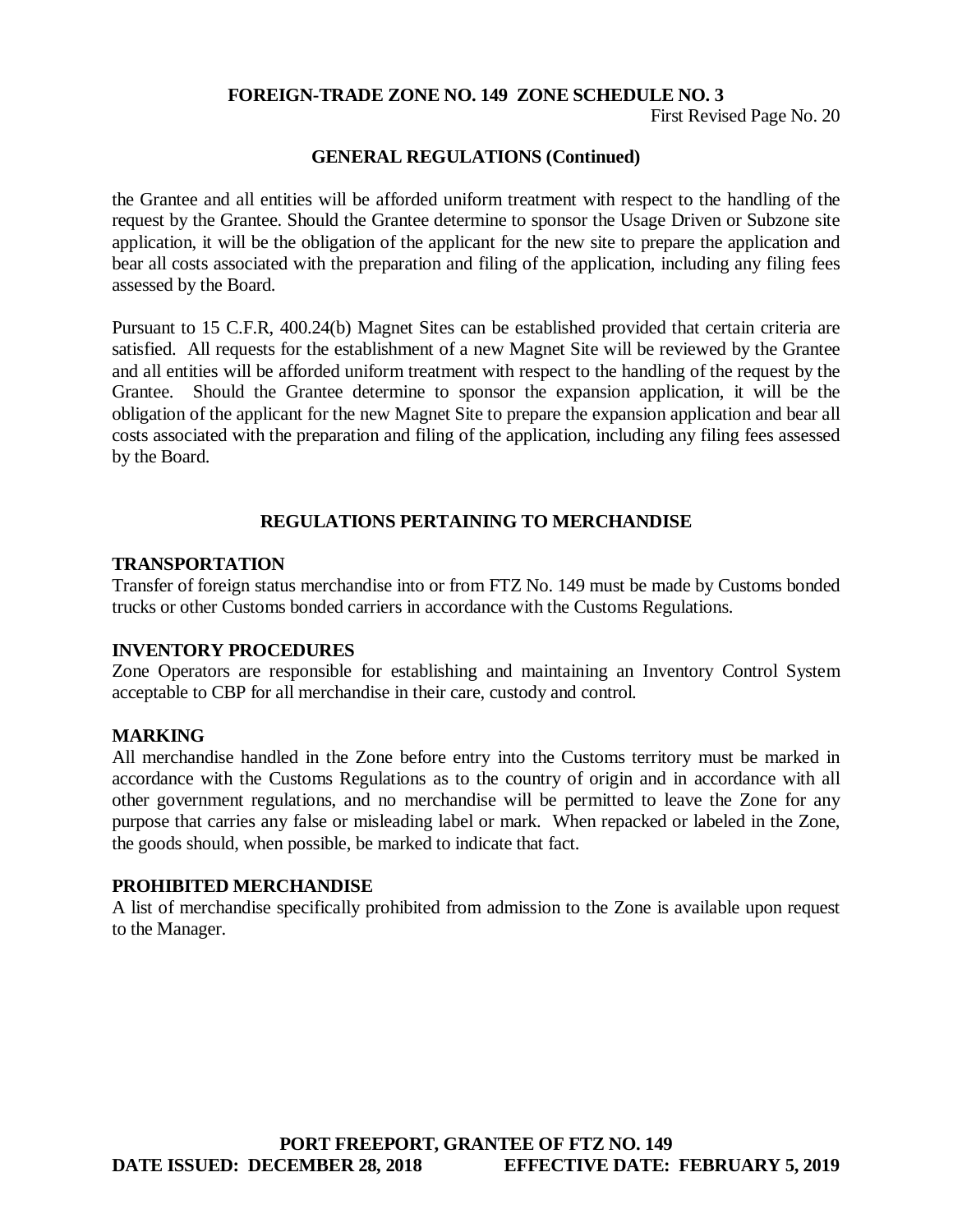First Revised Page No. 21

#### **RATES AND CHARGES BY PORT WHEN FUNCTIONING AS FTZ OPERATOR**

#### **RESPONSIBILITY FOR DUTY AND TAXES**

Users of the Zone where the Port acts as the FTZ Operator are responsible and liable for payment of any duties, taxes, fines, penalties, or liquidated damages due any agency of the federal, state or local government arising from their use of the Zone, including liabilities on merchandise which is not accounted for to the satisfaction of CBP. In the event the Port, in its capacity as the Operator, is required to pay any duty or tax to CBP under conditions of the Customs Bond maintained by the Port as the Operator, the person responsible for payment of the duty or tax will immediately reimburse the Port for such payments. Such person shall be liable to the Port for all costs, expenses and attorney fees which may be incurred or sustained by Port by reason of collection of such duty or taxes. Any sums due to the Port under the provisions of this paragraph shall constitute a lien against the interest of the User in the Zone and all its property situated in the Zone to the same extent and the same condition as delinquent rent would constitute a lien on such premises and property.

#### **CUSTOMS FEES**

The User shall reimburse the Port for any CBP fees connected with its conducting business within the Zone. Such CBP Fees may include, but are not limited to, activation and deactivation fees, alteration fees, transaction fees and annual fees. Whenever the Port pays fees to CBP which result from activities of a specific User for whom the Port functions as the FTZ Operator, said User will reimburse the Port for such fees.

#### **CUSTOMS BOND FEE**

The Port, in its capacity as an FTZ Operator, provides a FTZ Operator's Bond to CBP which is applicable to all merchandise in the Zone for which it functions as the Operator. The amount of the bond required is established by CBP.

#### **TEMPORARY STORAGE RATES**

Zone Users may temporarily rent warehouse space and/or land for a term of ninety (90) days or less. Warehouse rental rates include use of common areas, electricity for normal lighting, normal air conditioning and/or heating, and maintenance of lighting fixtures provided by the Grantee unless otherwise provided in a User Agreement. Unusual use of the utilities will be billed as an additional charge. Rates for Zone warehouse space shall be the greater of \$0.45 per square foot per month subject to a minimum monthly charge of \$500.00. Land rental rates will be \$3,200.00 per acre. For long-term storage, a User Agreement between the Grantee and the User will apply. Land rental rates will be negotiated considering the term of the agreement and the location, configuration, condition, facilities and intended use of the property, and other factors including reimbursement of Grantee costs for staff administration and U. S. Customs and Border Protection supervision of operations conducted on the leased land.

#### **USER FEES**

Each User of Foreign-Trade Zone No. 149 that uses the Port as its FTZ Operator shall pay, to the Port, User Fees as set forth in the User Agreement with the Port. All User Fees shall be fair and reasonable, affording uniform treatment under like conditions. All User Fees shall be based upon the costs of maintaining the Zone operation; services to be provided to the User, including the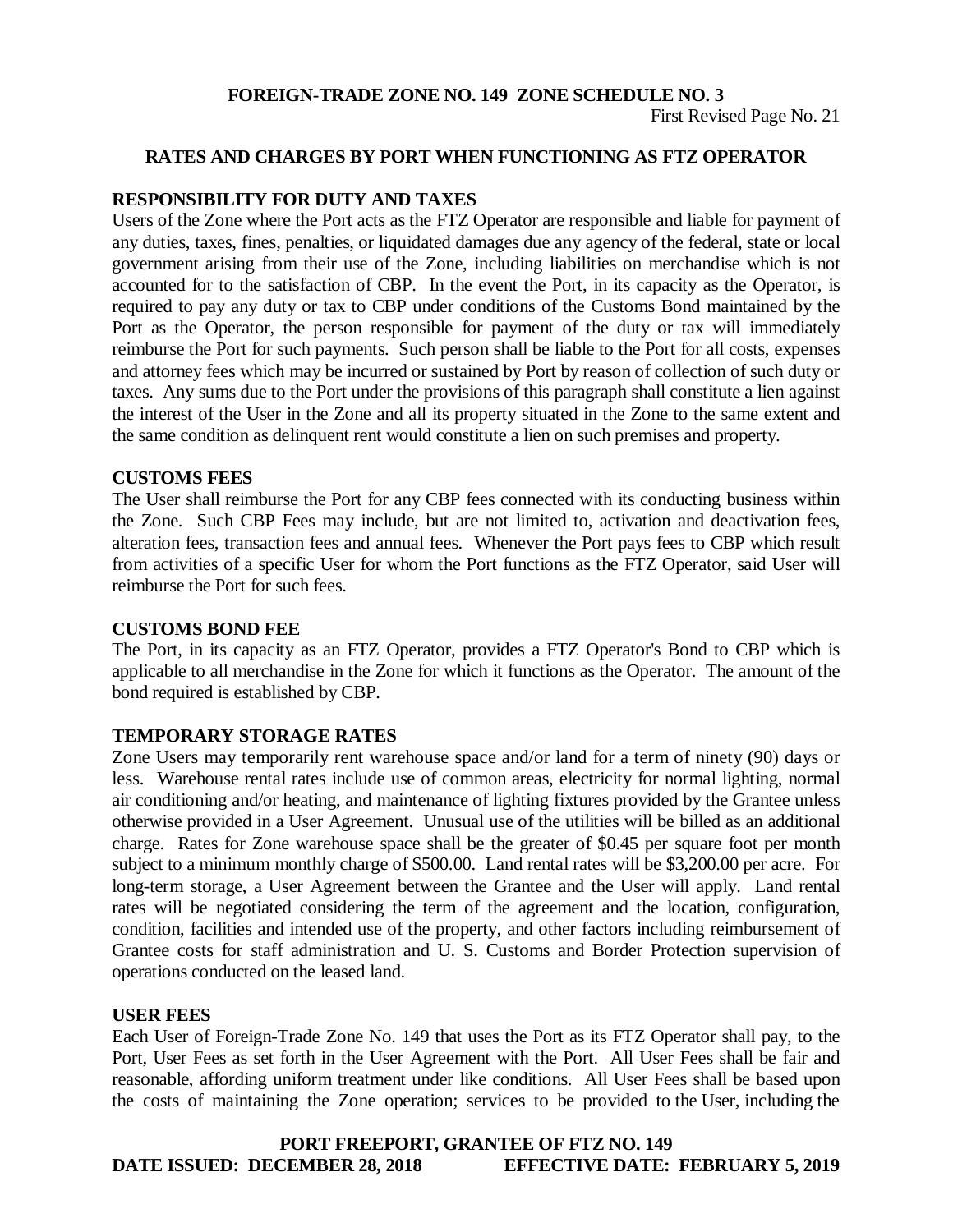First Revised Page No. 22

#### **RATES AND CHARGES BY PORT WHEN FUNCTIONING AS FTZ OPERATOR (Continued)**

number of transactions involved; anticipated use of the Zone; i.e. warehousing, manipulation, manufacture; and the potential liability associated with each particular Zone use. Each User shall pay a transaction fee as set forth below and in its User Agreement with the Port and any additional services shall be paid for as set forth in the Zone Schedule.

#### **TRANSACTION FEES**

Transaction fees for General Purpose Zone Users shall be one hundred and fifty (\$150.00) dollars per the movement or manipulation of any merchandise requiring a Tally-In Form; Tally-Out Form or any other required CBP form. A complete listing of merchandise handling services and amenities and the related rates and charges is set forth in Port Freeport's Tariff No. 005.

#### **CHARGES AND SPECIAL OPERATOR SERVICES**

The cost of Operator staff services rendered during holidays, Saturdays, Sundays or during overtime hours, at the specific request of a User of the Zone facilities, will be charged to such User. Charges are determined by the time required to perform services multiplied by the rate of fifty (\$50.00) dollars per hour, subject to a minimum total charge of two hundred (\$200.00) dollars.

#### **CHARGES BY OTHER GOVERNMENT AGENCIES**

Charges made by government agencies that are not included in this Schedule should be arranged for and paid by the User.

#### **WHEN CHARGES ARE PAYABLE**

Zone charges are due and payable as they accrue.

#### **MERCHANDISE HELD FOR CHARGES**

The Grantee reserves the right to withhold permission to transfer merchandise from the Zone for Users with unpaid charges for Zone use or unpaid duty and taxes due U. S. Customs and Border Protection.

#### **ENFORCEMENT OF CHARGES**

For the purpose of enforcing the payment of charges provided for in this Schedule, the Grantee and the Operator may take possession of the merchandise, and may remove and store same at the charge, risk and expense of the owner or consignee thereof and may sell the goods by public auction, and may avail itself of such other remedies as may be provided by law.

#### **SPECIAL SERVICES**

Users of Zone facilities requiring special or additional services not being regularly furnished to all Users may request same in writing to the Grantee, who shall determine the possibility of furnishing such services and consider cost thereof. If service is established, it will be made available under similar circumstances to all Users on the same basis.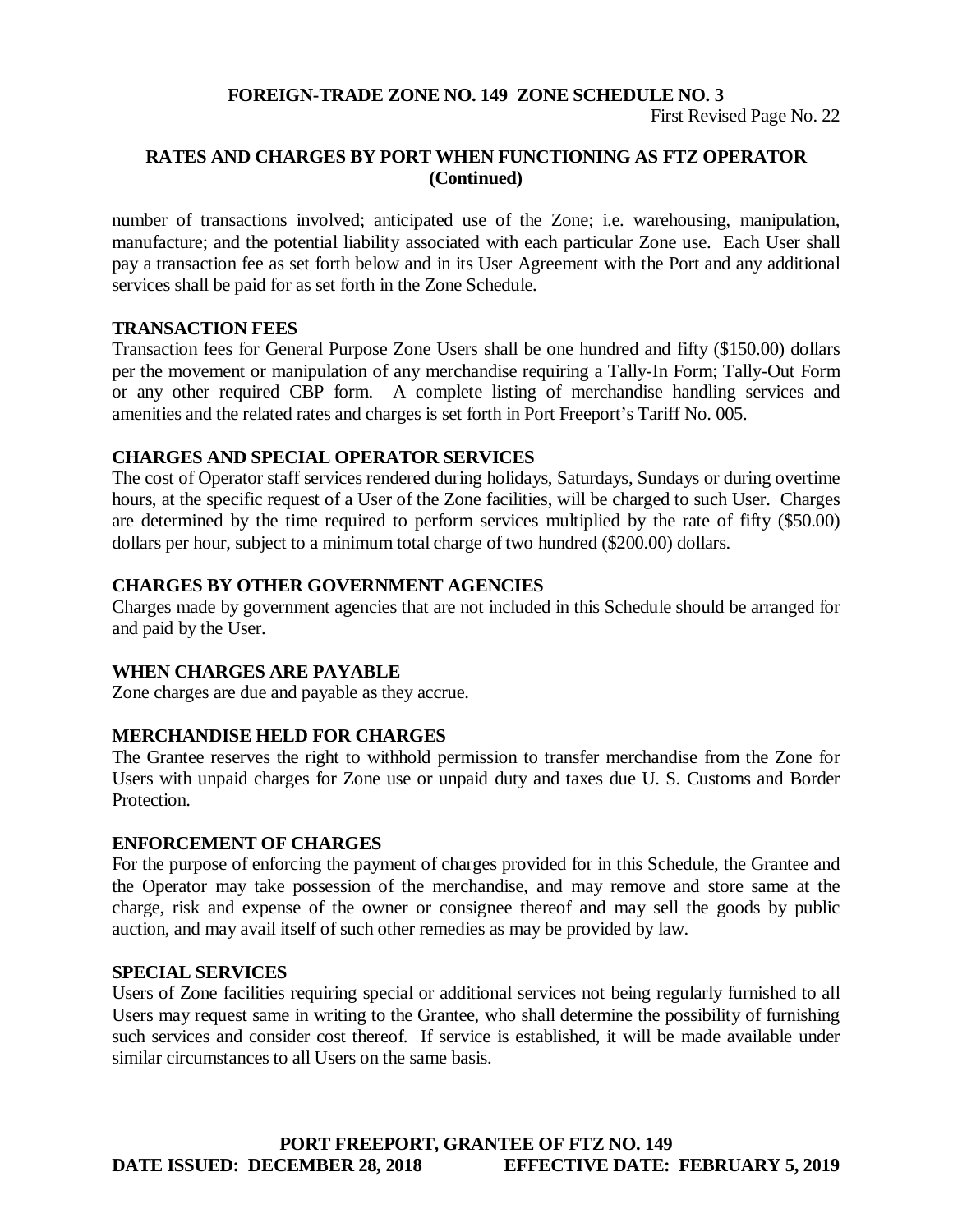First Revised Page No. 23

#### **RATES AND CHARGES BY GRANTEE TO FTZ OPERATORS**

#### **A. FOR OPERATORS OF SITES ENGAGED IN PRODUCTION OF MERCHANDISE:**

#### I. START-UP FEE:

| Amount:  | \$5,000                                                                                  |
|----------|------------------------------------------------------------------------------------------|
| Payable: | Prior to Presentation of Foreign-Trade Zone Operator Agreement<br>to the Port Commission |

#### II. MONTHLY OPERATOR FEE:

| Amount: | $$2,250.00$ per month |
|---------|-----------------------|
|---------|-----------------------|

Payable: Fixed monthly Operator fee is due and payable in advance on the first day of each month. Operator fees commence upon activation by U.S. Customs and Border Protection.

#### **B. FOR OPERATORS OF SITES ENGAGED IN NON-PRODUCTION OF MERCHANDISE:**

#### I. START-UP FEE:

| Amount:  | \$5,000                                                                                  |
|----------|------------------------------------------------------------------------------------------|
| Payable: | Prior to Presentation of Foreign-Trade Zone Operator Agreement<br>to the Port Commission |

#### II. MONTHLY OPERATOR FEE

Amount<sup>[1](#page-23-0)</sup>:

- Option A: \$350.00 Minimum Annual Fee due by January 1 of each calendar year which entitles Operator to 10 transactions with each additional transaction subject to a fee of \$35.00 per transaction, payable on a monthly basis; or
- Option B: \$833.33 per month, which includes 40 transactions per month. An additional fee shall be charged for each transaction over 40 transactions as follows:

<span id="page-23-0"></span><sup>&</sup>lt;sup>1</sup> Each payment option is at the discretion of the Operator. Operator must notify Grantee prior to changing its Operator fee option.